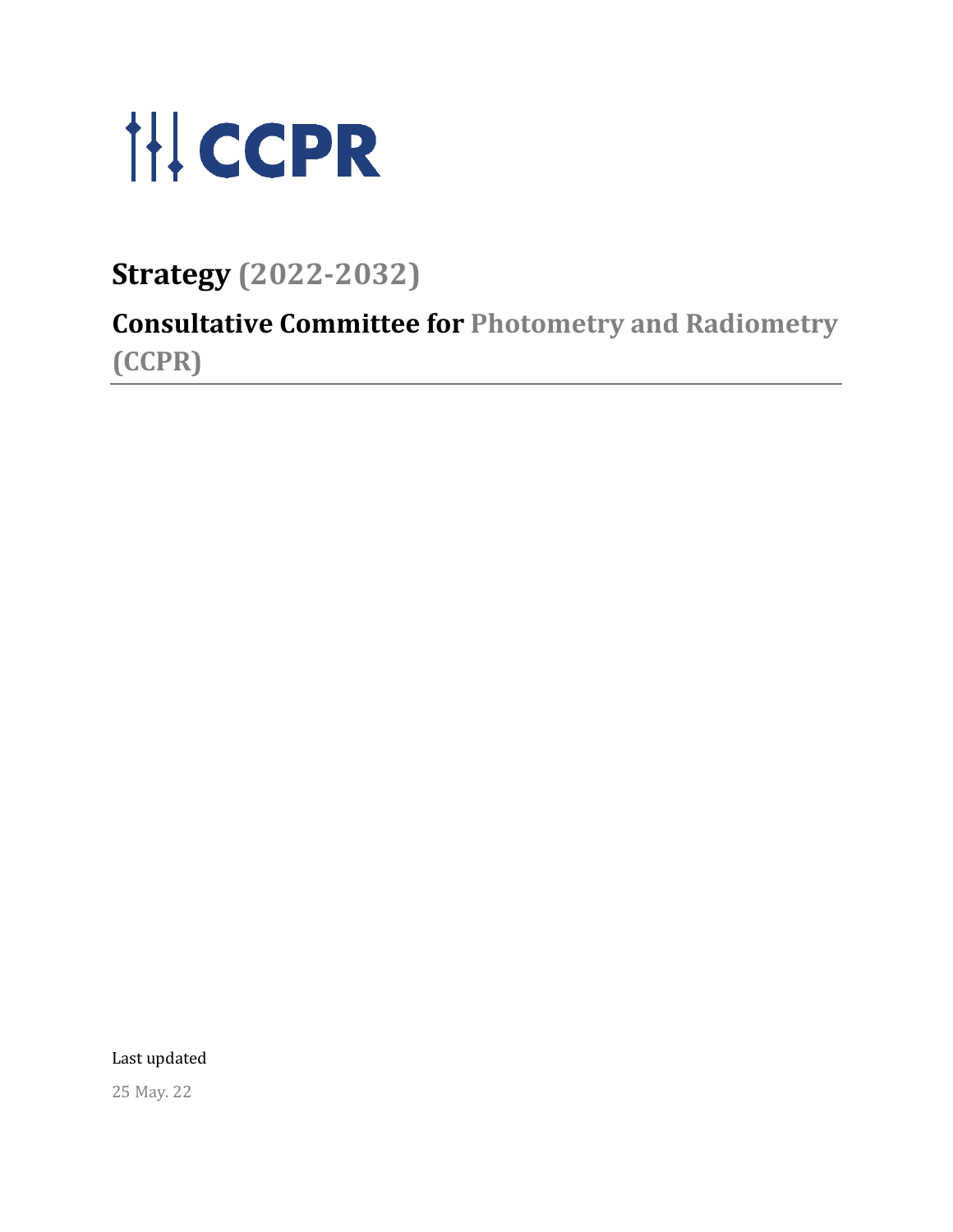| Contents |
|----------|
|----------|

| Executive summary<br>1.                                         | 3  |
|-----------------------------------------------------------------|----|
| Scientific, economic and social challenges<br>2.                | 3  |
| 2.1 Lighting:                                                   | 4  |
| 2.2 Optical properties of materials/Appearance:                 | 4  |
| 2.3 Energy/Photovoltaics (PVs):                                 | 5  |
| 2.4 Environment and climate observation:                        | 6  |
| 2.5 Quantum photonics:                                          | 6  |
| 2.6 General Challenges:                                         | 6  |
| Vision and mission<br>3.                                        | 7  |
| Strategy<br>4.                                                  | 7  |
| Activities to support the strategy<br>5.                        | 8  |
| 5.1 Progressing metrology science                               | 8  |
| 5.1.1 Lighting                                                  | 8  |
| 5.1.2 Optical properties of materials/Appearance                | 9  |
| 5.1.3 Energy/Photovoltaics (PVs)                                | 9  |
| 5.1.4 Environment and climate observation                       | 9  |
| 5.1.5 Quantum photonics                                         | 10 |
| 5.2 Improving stakeholder involvement                           | 11 |
| 5.3 Promoting global comparability                              | 12 |
| 5.3.1 CCPR Key Comparisons                                      | 13 |
| 5.3.2 CCPR Pilot Studies                                        | 13 |
| 5.3.3 RMO Comparisons                                           | 14 |
| 5.4 Capacity building and knowledge transfer                    | 14 |
| 6. Work programme of the BIPM laboratories                      | 15 |
| 7. Document revision schedule                                   | 16 |
| Annex                                                           | 17 |
| A.1 General information                                         | 17 |
| A.2 Working Groups (WGs)                                        | 17 |
| A.3 Task Groups (TGs)                                           | 18 |
| A.4 CCPR TERMS OF REFERENCE                                     | 19 |
| A.5 List of key and supplementary comparisons and pilot studies | 19 |
| A.6 Past Workshops                                              | 20 |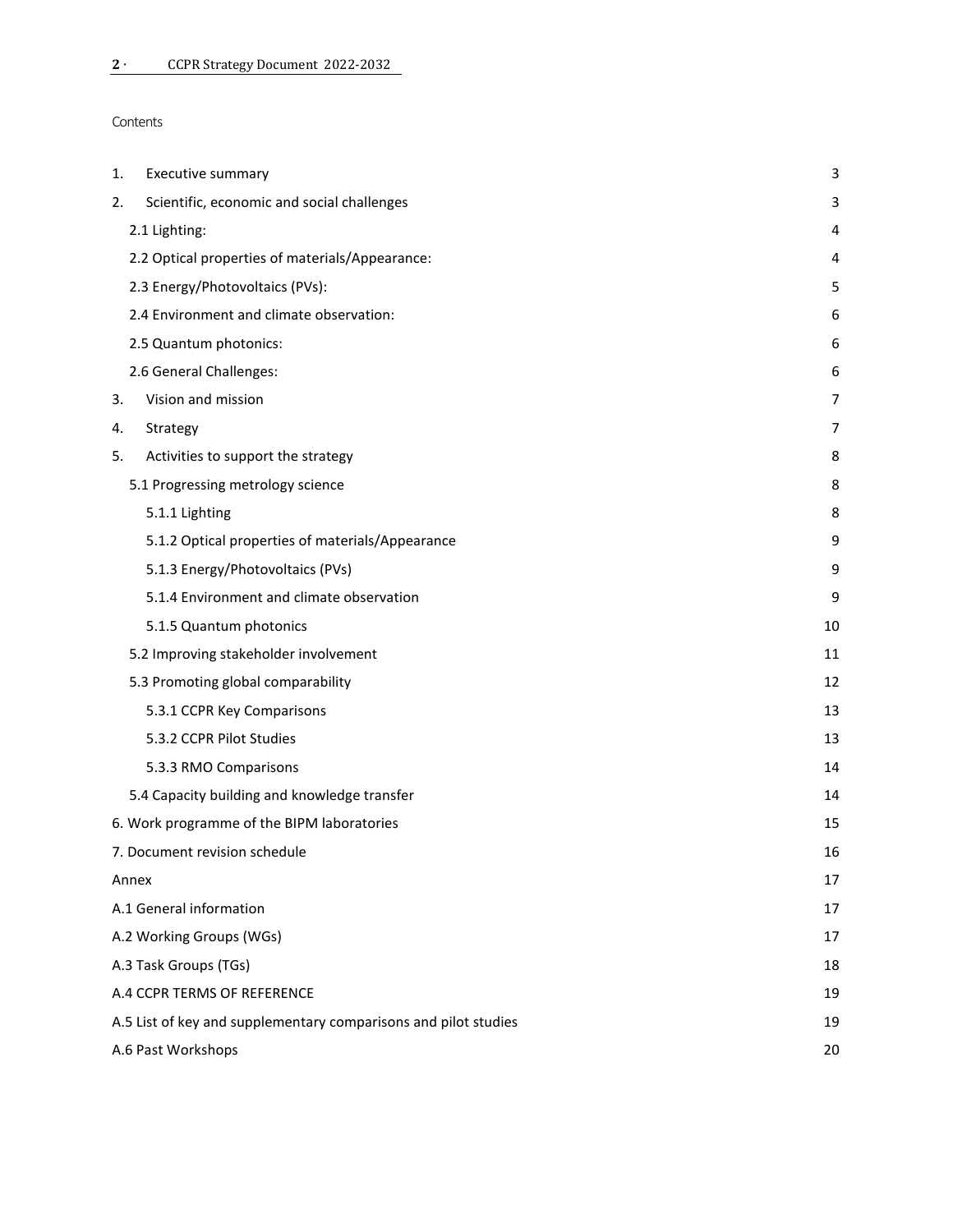# <span id="page-2-0"></span>**1. EXECUTIVE SUMMARY**

Originally established in 1933 by the International Committee of Weights and Measures (CIPM) as the CCP and later in 1971 renamed as the CCPR, this Consultive Committee (CC) brings together world's experts in photometry and radiometry. Between 1997 and 2005, the CCPR established three Working Groups (WGs) to deal with specifics topics as outlined in their names: Strategic Planning (SP), Key Comparisons (KC), and Calibration and Measurement Capabilities (CMCs). In each of the three WGs, there are several Task Groups (TGs) and Discussion Forums (DFs) that are not permanent but address specific metrological needs or pressing issues. A list of the current task groups within each of these working groups is available in the Annex of this document and on the BIPM website.

CCPR WG-SP prepared this document with the intended audience including CCPR members and observers, NMI Directors, CGPM Delegates, the BIPM Director, and the CIPM. Additionally, it is made available on the BIPM website to stakeholders including industry, academia, standards-development organizations, and regulatory bodies.

This document presents the strategy to be followed by the CCPR in the period of 2022-2032 to deliver its mission of advancing the global and extra-terrestrial comparability of photometric and radiometric measurement standards and capabilities. As part of the 2021-2022 strategic planning process, the CCPR members conducted a comprehensive survey to identify key sectors that are expected to influence and drive the development of National Metrology Institutes' (NMI) and Designated Institutes' (DI) photometry and radiometry research and measurement services. This strategy document identifies the scientific, economic and social challenges which can be tackled through metrology at the CCPR level for the following sectors: lighting, optical properties of materials/appearance, energy sector/photovoltaics, environment/climate and quantum photonics.

The CCPR strategic goals for the 2022-2032 period are:

- to contribute to the resolution of global challenges in photometry and radiometry;
- to promote the uptake of metrologically-traceable photometric and optical radiometric measurements;
- to progress the state of the art of photometry and optical radiometry measurement science;
- to improve efficiency and efficacy of the global system of comparisons for photometry and optical radiometry;
- to continue evolving the set of Calibration and Measurement Capabilities (CMCs) to meet stakeholders needs;
- to maintain organizational vitality, regularly review and, if necessary, update the CCPR structure so it can perform its mission.

# <span id="page-2-1"></span>**2. SCIENTIFIC, ECONOMIC AND SOCIAL CHALLENGES**

Key scientific challenges in the field of photometry and radiometry are to improve and/or extend SItraceability in response to the development of new photometric and radiometric devices and advanced emerging standards and technologies.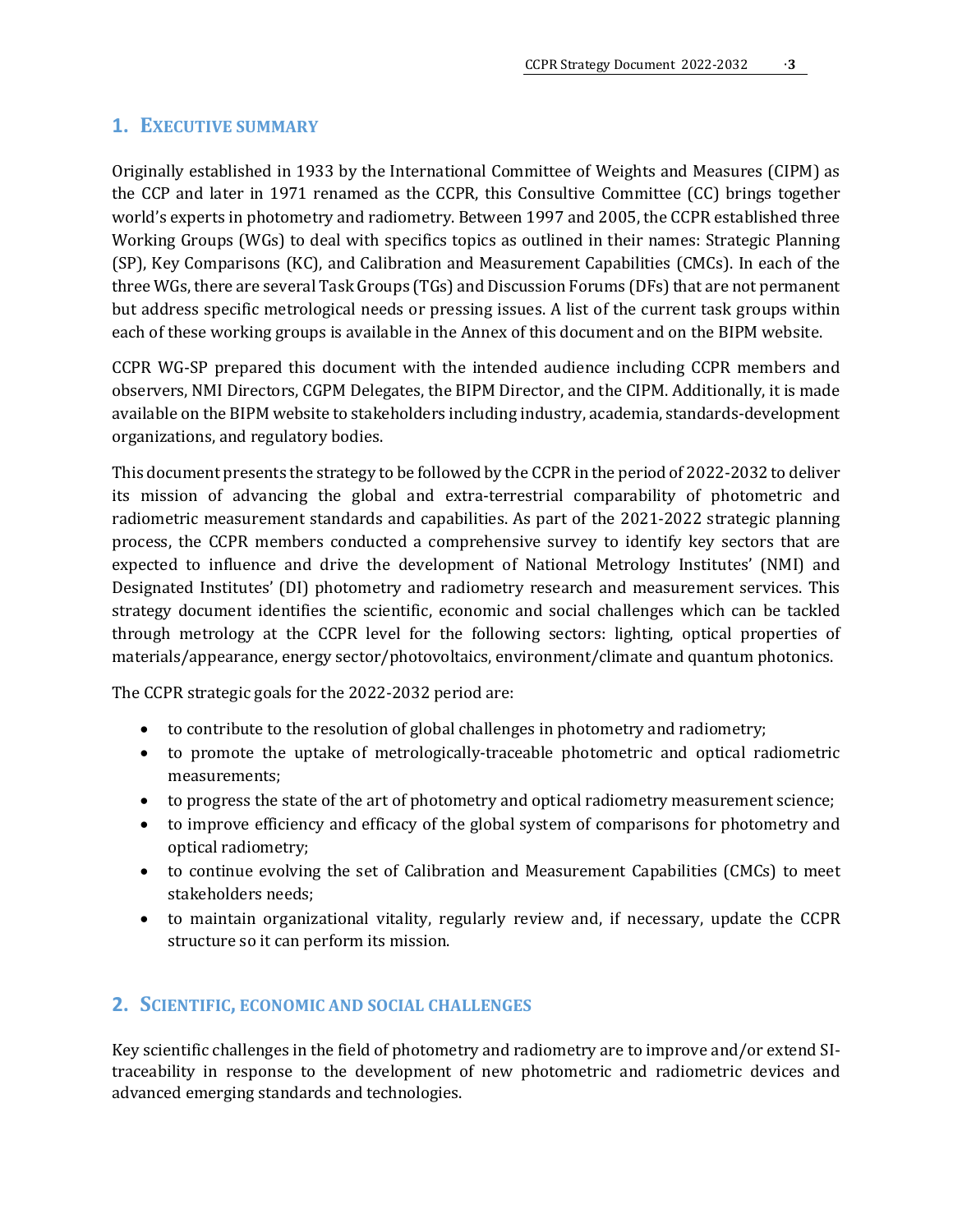There has been an increasing demand in all metrology areas for availability of SI-traceable measurement and quality system data to promote global and extra-terrestrial accessibility, availability and exchange of information. This necessitates the implementation of a digital SIframework for photometry and radiometry, including the dissemination of SI-traceable digital photometric and radiometric reference data, its incorporation in digitally-based observations systems e.g., imagery and for the data in calibration certificates.

In response to the evolution of the SI future of the candela, a longer-term strategic objective is to implement a scientifically rigorous photometric system based on cone-fundamentals to provide a new link between photometric and radiometric quantities. This could have a significant impact on measurement devices, manufacturers, regulations and standardization that are based on the present definition of the candela (2018) with a defining constant *K*cd.

Listed below are key issues and challenges on a global scale that require measurement solutions from the field of photometry and radiometry. Scientific challenges are primarily focused on improving measurements with greater precision and lower measurement uncertainty, but also with respect to the robustness, speed and ubiquity of measurements and application proximity. The mastery of these scientific challenges is the key to overcoming economic and social challenges including standardization, product comparability, common trust and fair trade.

# <span id="page-3-0"></span>**2.1 LIGHTING:**

For several years, incandescent lamps have been replaced by LED and OLED lighting. Since the incandescent lamps used until now as reference standards are being phased out, NMIs must establish new artefact standards and photometric scales based on LEDs. While LED-lighting has the advantage of having significantly lower electrical power consumption, the spectral and electrical characteristics of LEDs require a complete overhaul of the measurement standards. Additionally, metrology institutes and testing laboratories must deal with temporal light modulation of LEDs and the use of camera-based systems for measuring complete light scenes.

Another aspect to tackle is the unwanted light emission, also known as light pollution or obtrusive light, as e.g., light intrusion (spill light), sky glow (direct upward light), back light and glare. To date there has been no standardized instrumentation or method for the traceable measurement of obtrusive light. The metrological challenges are to correctly measure these light emissions and thus to support standardization. However, lighting is not only used for visual tasks; it also has an influence on well-being and the human internal clock. The concrete relationship between optical stimulation and non-visual effects is still the subject of extensive research. To support this work and make research comparable, international metrics are necessary. The CIE has recently published such a metric (CIE S 026) and it is now the task of the metrology community to provide appropriate measuring instruments and methods and to guarantee that the measurements are traceable to the SI.

#### <span id="page-3-1"></span>**2.2OPTICAL PROPERTIES OF MATERIALS/APPEARANCE:**

Nowadays, visual appearance measurements go beyond colorimetry as visual effects like iridescence, sparkle, gloss, translucency are now commonly present in manufactured products. The control of appearance effects is crucial in many industries including the automotive, cosmetics, food, and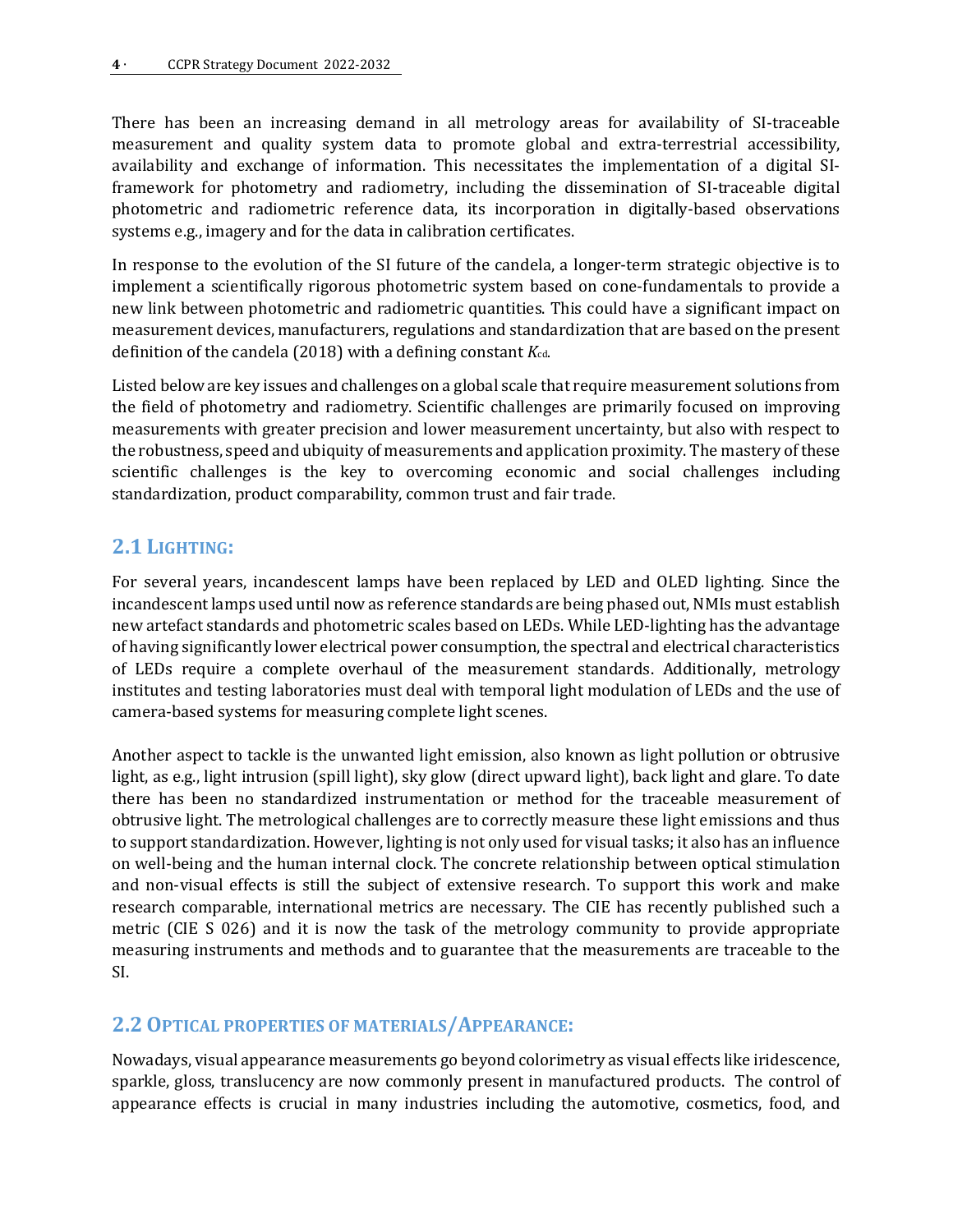packaging industries because the acceptance of the product is linked to the feeling of desirability and quality and thus to commerce. Such visual effects are a basic tool for the quality control of manufacturing, including additive manufacturing with 3D printers that aim to reproduce, in addition to the shape, the full visual attributes of objects. Progress in nano-texturation of surfaces brings the development of a new generation of functional surfaces that are spectrally and directionally selective in the way that they reflect and/or transmit light over the UV-VIS-IR spectral range to improve the energy efficiency of buildings and photovoltaic panels. In parallel, the increasing need of accurate appearance models in virtual worlds (digital twins, virtual prototyping, global trade, video gaming and special effects in movies) requires new measurements for validating these models.

Traceable indexes and scales that correlate with the visual sensation, moving from traditional colorimetry to spectrophotometric quantities that are spatially, spectrally, angularly and temporally resolved have to be developed and transfer standard artefacts have to be proposed to disseminate these new scales. Quantities such as the bidirectional reflectance distribution function (BRDF), bidirectional transmittance distribution function (BTDF), bidirectional scattering-surface reflectance distribution function (BSSRDF), and spatially-varying bidirectional reflectance distribution function (SvBRDF) covering the UV to IR spectrum need to be reconsidered to account for these additional variabilities and for the development of a new generation of spectrophotometric instruments that will be able to characterized these attributes.

# <span id="page-4-0"></span>**2.3 ENERGY/PHOTOVOLTAICS (PVS):**

A central component of society's transition away from fuels that emit greenhouse gases in response to the climate change challenge, is the rapid growth of solar photovoltaics and the potential of these to become the dominant energy source. Solar energy is a major source of sustainable energy that not only limits climate change, but also reduces the exploitation of natural resources and limits the health problems of air pollution.

Measurement systems for the traceable calibration of solar cells under standard test conditions have been established at NMIs around the world. The principal metrological challenges for photovoltaics include developing energy rating standards, measuring equipment and methodologies to enable precise measurements of the parameters required for the energy rating, as well as the development of a quality and energy rating metric for PV power output sensitivity to enable more realistic results than the standard test conditions would allow. Solving these challenges requires PV systems to be completely characterized for all possible conditions. Solar module metrology should include the characterization of bifacial modules and innovative photovoltaic concepts such as floating photovoltaics and agrophotovoltaics. Additionally, digital twin models for solar parks are essential for the further growth of PV energy production and the efficient and reliable operation of PV systems because they enable accurate solar park planning and prompt detection of possible yield losses. Such digital twins must be underpinned by sound metrology of both laboratory and onsite characterizations.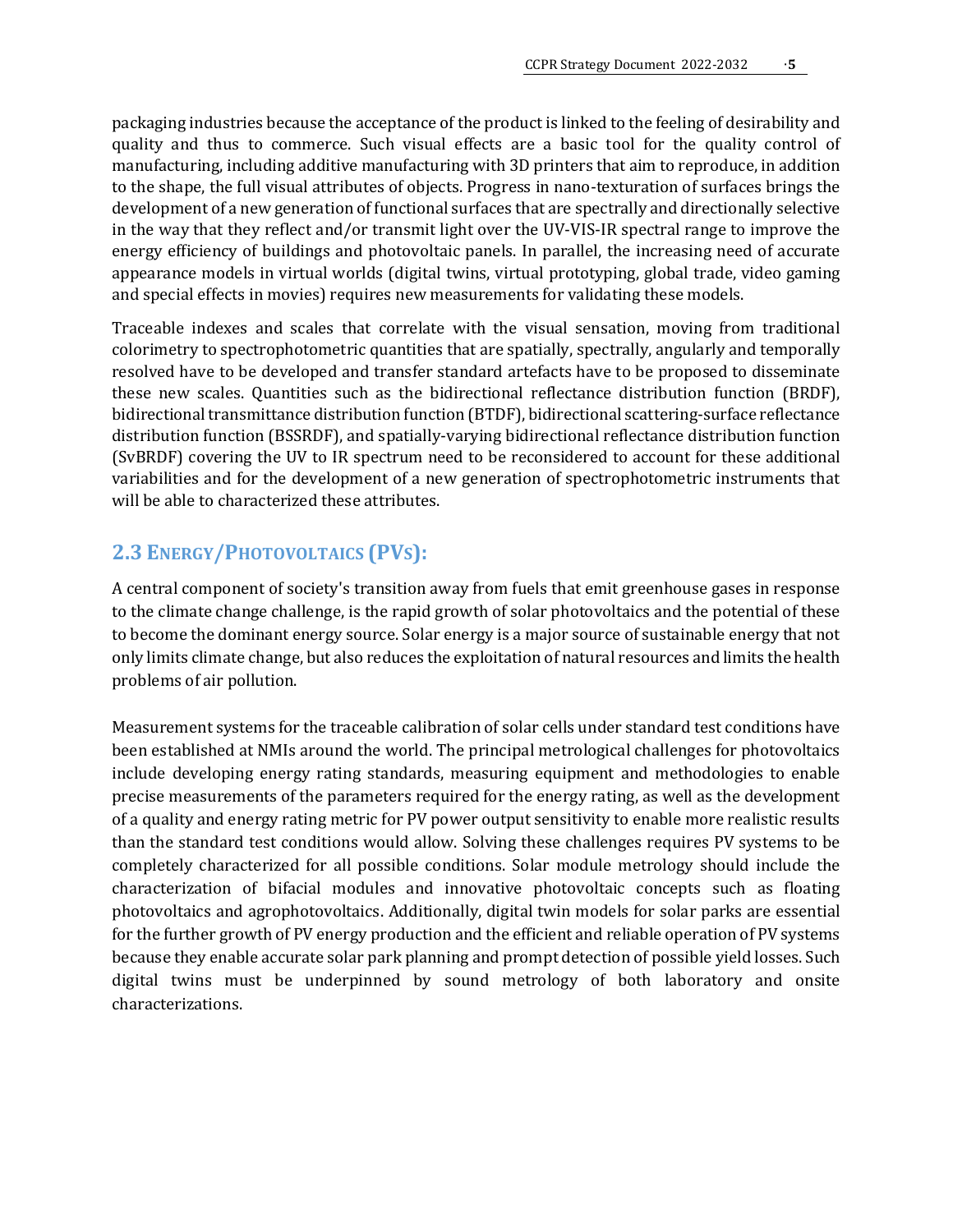#### <span id="page-5-0"></span>**2.4 ENVIRONMENT AND CLIMATE OBSERVATION:**

The Earth's climate is changing primarily due to anthropogenic drivers. As humanity responds to the challenge through both mitigation and adaptation efforts, it is essential that there is a reliable set of environmental information monitoring the Earth system to inform decision makers. Because of the complexity of the Earth system, environmental monitoring makes use of a variety of indicators to monitor and infer change or the impact of change and to test the performance of the climate models used for predictions. These indicators are the so-called Global Climate Observing System (GCOS) Essential Climate Variables (ECVs), and over half the 54 involve some form of optical radiometric measurement, measuring the shortwave radiation emitted by the Sun, and how that is absorbed and reflected from the Earth's atmosphere or surface, or the longwave radiation emitted by the Earth. To provide global coverage, many of these observations are made by Earth observing satellites, supplemented by in situ observations to provide validation or complementary observations.

The Quality Assurance Framework for Earth Observation (QA4EO), endorsed by the Committee on Earth Observation Satellites (CEOS) and the World Meteorological Organization (WMO), establishes the principle that all Earth observations (whether in situ or remote) should be traceable to a community established reference (preferably SI) and should be accompanied with a quality metric (preferably a robust uncertainty budget). These principles encourage the active participation of the NMI community in the development of observational instruments, pre- and post-deployment calibration and comparison strategies of observational instruments and their data and in establishing validated uncertainty analysis for both long term "fundamental data records" of observational data and for the derived climate data records that come from those. It should be noted that most of the requirements specifically relate to digitally recorded and transmitted information and that the uncertainty requirements of this sector are arguably the most demanding application of radiometry in terms of requirements. The challenging uncertainty requirements are driven by the need to detect small changes that require decades to grow sufficiently to be detected from a background of natural variability.

#### <span id="page-5-1"></span>**2.5 QUANTUM PHOTONICS:**

Quantum photonics, as part of quantum technology, makes a substantial contribution to innovation and advanced technology. Several international, regional, and national quantum programmes are currently under way. However, these initiatives do not yet comprehensively address the metrological challenges related to quantum photonics, such as traceability, standardization, and optimisation of optical quantum-enhanced measurements. A robust and reliable metrology infrastructure is required to exploit the benefits of optical quantum metrology, specifically of quantum communication, quantum radiometry, quantum imaging, and quantum microscopy. Furthermore, quantum-enhanced measurements are not yet exploited by NMIs for metrological applications, although they have the potential to reduce measurement uncertainty and noise.

#### <span id="page-5-2"></span>**2.6 GENERAL CHALLENGES:**

In the near future, extensions of comparisons into different spectral regions will become necessary. For example, semiconductor industries require SI-traceable measurement of extreme UV radiation. The field of high energy radiation requires radiometric standards down to the X-ray spectral range.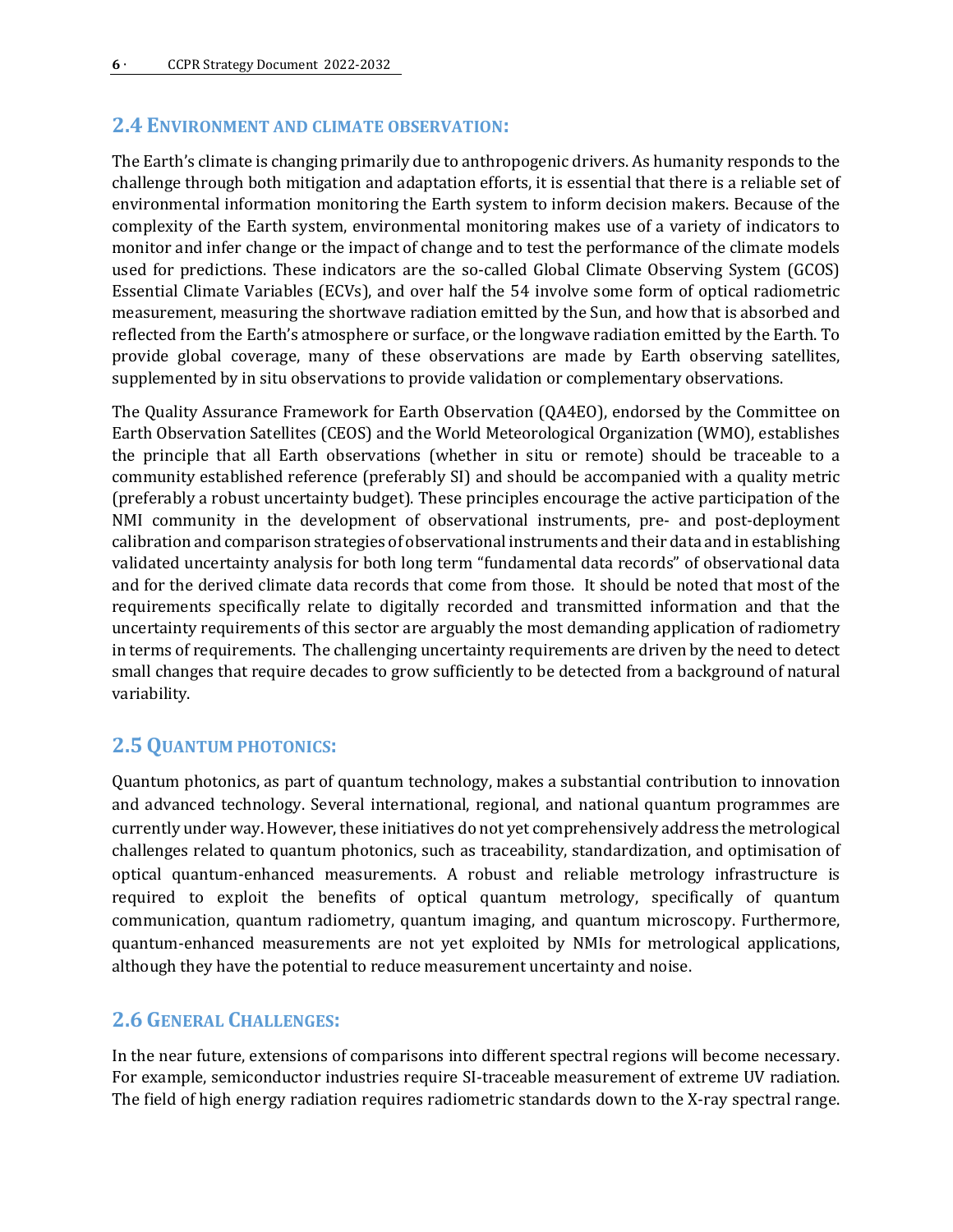Mid-and far-infrared radiometry has become more important to support and increase the accuracy of Earth and climate observations. To allow the extension of the measured ranges, various activities to validate the methods and the equivalence of each laboratory should follow.

It may also become necessary to consider alternate reference instruments and methods, or a range of comparison artefacts to ensure that the full dynamic range of a quantity can be evaluated particularly as the needs of the few photon community start to become significant. As the properties of light in this extreme range are completely different from classical properties, the SI-traceable measurement at the few photon level requires further research and development activities.

#### <span id="page-6-0"></span>**3. VISION AND MISSION**

The CCPR vision is a world in which all photometric and radiometric measurements are made at the required level of accuracy to meet the needs of society.

The CCPR mission is to advance global compatibility of photometric and radiometric measurements through promoting traceability to the SI photometric unit, the candela, and associated derived units and related radiometric quantities, enabling member states and associates to make measurements with confidence.

# <span id="page-6-1"></span>**4. STRATEGY**

#### *PROMOTING GLOBAL COMPARABILITY*

To support the MRA through organizing an efficient and robust global system of comparisons for photometric and radiometric measurements; maintaining the quality of the necessary number of comparisons on key measurands organized by the CCPR and coordinating with Regional Metrology Organizations (RMOs) to organize subsequent regional key comparisons on the same measurands, as well as global supplementary comparisons for additional quantities.

To continue evolving CMCs in order to meet stakeholders' emerging needs; incorporating the use of broad-claim CMCs where applicable to cover a broader range of services; considering options to present CMCs in a way that is more understandable to the metrology community; and encouraging greater engagement with the CMC database.

#### *IMPROVING STAKEHOLDER INVOLVEMENT INCLUDING MEMBERS AND OBSERVERS*

To engage with stakeholders through members acting as liaisons with key organizations, to participate in and organise workshops and DFs facilitating cooperative agreements, and to receive stakeholder advice on priorities for future CCPR activities.

#### *PROGRESSING METROLOGY SCIENCE*

To progress the state of the art of photometric and radiometric measurement science, by investigating new and evolving technologies and developing measurement methods and standard artefacts.

#### *CONTRIBUTING TO THE GLOBAL CHALLENGES*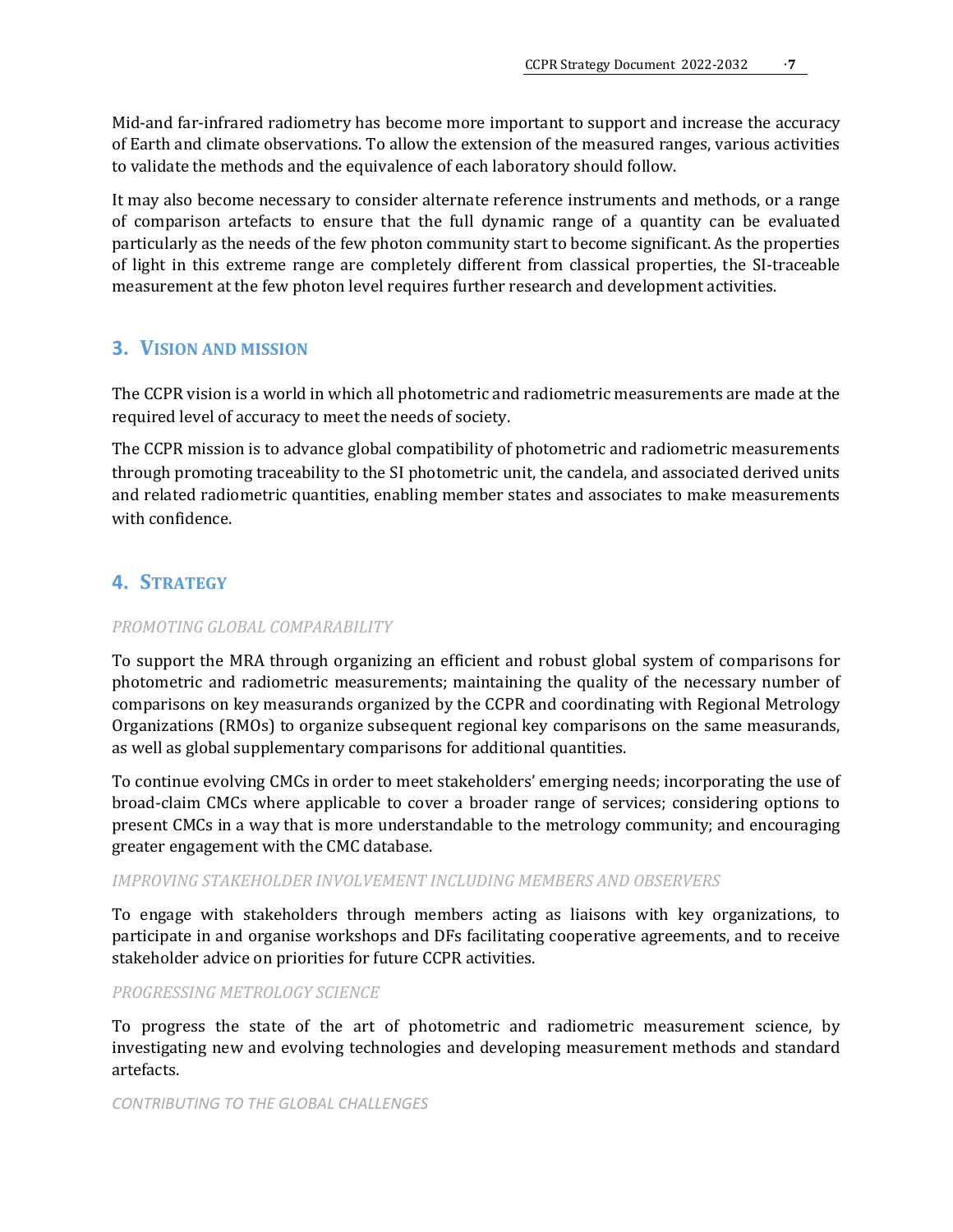To contribute to the resolution of global challenges by developing and establishing new photometric and radiometric measurements targeted to the challenges identified in section 2 of this document.

# <span id="page-7-0"></span>**5. ACTIVITIES TO SUPPORT THE STRATEGY**

The fulfilment of the CCPR strategies goals will be achieved through the CCPR plenary and WG meetings, workshops to survey emerging new fields and emerging metrological needs, establishing TGs or DFs for specific pressing issues, comparisons and pilot studies, training workshops and webinars for capacity and knowledge transfer between NMIs and to and from its stakeholders.

The following activities are necessary to support the CCPR's strategy to deal with the major challenges in SI-Traceability:

- To establish new research projects and collaborations between CCPR members to improve and/or extend SI-traceability for emerging photometric and radiometric standards and technologies
- To establish a CCPR DF under WG-SP on "SI-future of the candela" to develop a strategy for implementing a new photometry system based on cone-fundamental and how to minimize impacts to existing measurement devices, manufacturers and normative standards and regulations
- To establish a CCPR DF under WG-SP on "SI framework for digitization in photometry and radiometry" to address challenges in the field of photometry and radiometry caused by digital revolution in the global measurement system
- To establish a CCPR task group under WG-CMC on "digital calibration certificates" to address metrological needs for digitization of calibration certificates for photometry and radiometry CMCs. This includes digitization of all photometric and radiometric measurements, characterization, and reference data
- To establish CCPR TGs, DFs, and new research projects and collaborations between CCPR members to improve and/or extend their response to the major challenges in application areas as given below and to coordinate common activities between applications

# <span id="page-7-1"></span>**5.1 PROGRESSING METROLOGY SCIENCE**

#### <span id="page-7-2"></span>5.1.1 Lighting

The CCPR will facilitate its members in the following activities necessary to deal with the major challenges in lighting:

- To enable the phase-out of incandescent lighting and thus serve international goals on energy saving and reduced greenhouse gas emissions
- To ensure confidence in the performance of lighting products and to provide more comprehensive product specifications by implementing innovative instrumentation for characterization and testing
- To establish photometric scales that meet the needs of LED lighting
- To measure temporal light modulation and to establish calibration services of temporal light modulation measurement devices and/or reference sources for industry.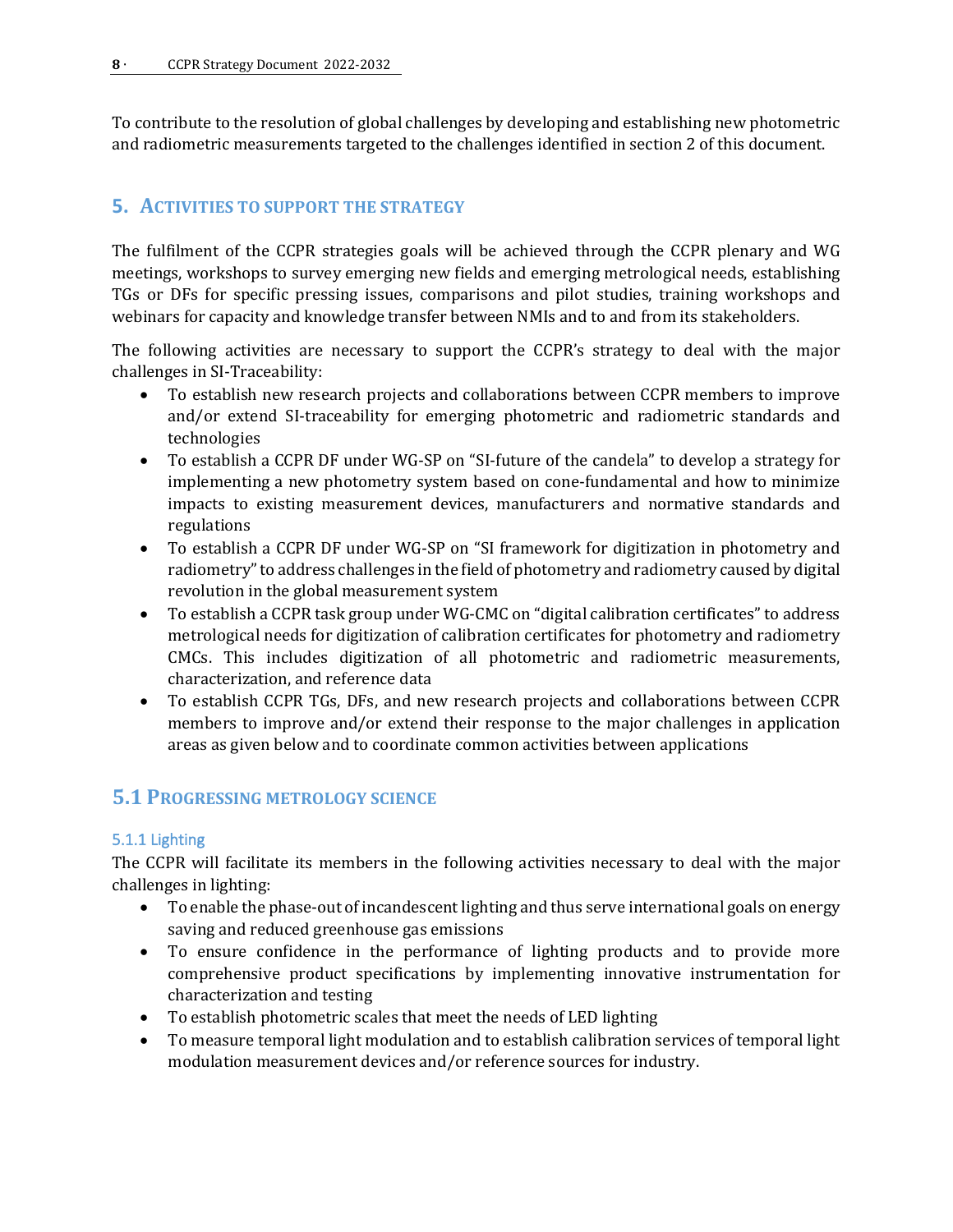- To enable ongoing research on health, performance, and safety effects of temporal light modulation and to establish the research field on human perception of temporal light modulation
- To develop metrology for the improvement of urban lighting and thus reduce unnecessary light emission also known as light pollution and obtrusive light
- To develop metrology for end users such as building owners and governmental organizations in their efforts to save energy and cost by using efficient lighting
- To investigate the relationship between optical stimulation and non-visual effects, to establish comparable, international metrics and to guarantee SI-traceability of the measurements

#### <span id="page-8-0"></span>5.1.2 Optical properties of materials/Appearance

The CCPR will facilitate its members in the following activities to deal with the major challenges in optical properties of materials and appearance:

- To propose, develop and provide traceable methods to characterize image-based radiance measurement devices
- To promote the accurate use of spectrophotometric quantities like BRDF, BTDF, BSSRDF, SvBRDF in order to support a clear and uniform use of these quantities across the different scientific communities
- To consolidate the traceability of the angularly-resolved spectrophotometric quantities from the micrometre to metre scale, over the UV to NIR range
- To support the development of a better comprehension of human visual mechanisms that are at the basis of visual perception
- To support the development of visual scales for all visual attributes such as chromaticity, gloss, translucency, glittering, brightness, etc... through psychophysical experiments
- To improve physically-based models on light propagation in real materials and models of light reflection at real interfaces
- To explore how progress on artificial intelligence and machine learning can open new routes to link spectrophotometric quantities to human visual sensation

#### <span id="page-8-1"></span>5.1.3 Energy/Photovoltaics (PVs)

The CCPR will facilitate its members in the following activities to deal with the major challenges in energy and photovoltaics:

- To improve PV energy rating standards, measurement equipment and methodologies to enable precise measurements of the parameters required for the energy rating and to develop a quality and energy rating metric for PV power output sensitivity
- To develop methods for measuring the performance of PV-based energy-harvesting installations, e. g. solar parks
- To deliver input to international standards with special emphasis on realistic operating conditions
- To achieve a faster and more accurate characterization of PV cells and modules to enable manufacturers to better optimize their products for real applications and locations

#### <span id="page-8-2"></span>5.1.4 Environment and climate observation

The CCPR will facilitate its members in the following activities to deal with the major challenges in environment and climate observation: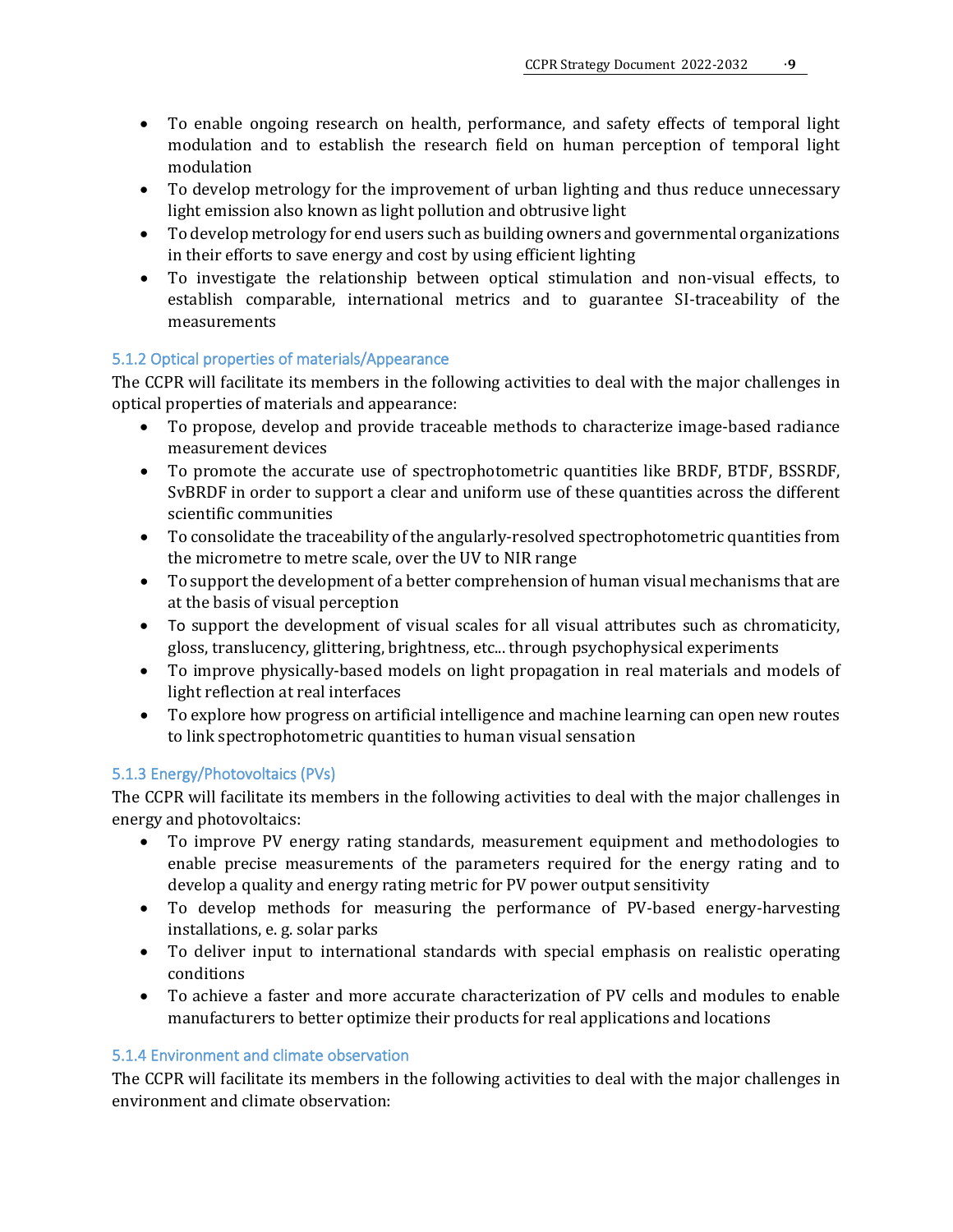- To develop methods for the in-laboratory (often clean-room) calibration and characterization pre-deployment of instruments used in in-situ and satellite observations for the UV, Visible, SWIR and thermal infrared spectral regions. These instruments often have wider fields of view compared to other applications and are often array devices with a spectral and spatial dimension (image-based radiance)
- To develop methods, transfer standards, and in-situ calibration approaches to enable traceability to sensors used in non-laboratory field conditions
- To develop improved on-board calibration standards and methods for satellite radiometric instruments, including supporting the SI-traceable satellites (SITSats; e.g., TRUTHS and CLARREO)
- To establish fiducial reference measurement quality ground test sites for post-launch calibration and validation of radiometric satellites
- To support community efforts for comparisons of field instruments and satellite data
- To support community efforts to bring uncertainty analysis and traceability to historical sensors, current and future sensors and to create formal and informal standards for metrological methods.
- To support the analysis and propagation of uncertainties from observation through processing algorithms to bio-geophysical products where optical radiometric insight is required.

#### <span id="page-9-0"></span>5.1.5 Quantum photonics

The CCPR will facilitate its members in the following activities to deal with the major challenges in quantum photonics:

- To comprehensively address the metrological challenges related to quantum photonics, such as traceability, standardization and optimization of optical quantum-enhanced measurements. For this, a robust metrology infrastructure is required that enables the traceable characterization of single- and entangled-photon sources for various applications
- To investigate optical quantum-enhanced measurement methods to overcome noise limits and to minimize the invasiveness of measurements with respect to assessing the quantum advantage
- To metrologically support the fabrication of single- and entangled photon sources for optimizing their specification (e. g. highest purity and indistinguishability)
- To develop new standard sources based on single-photon emitters for the realization of optical radiant flux scales in the low-photon-flux region and to develop quantum standards based on the counting of photons
- To ensure the necessary metrological support for quantum photonics to have a significant impact in the still-emerging field of quantum technologies
- To implement the current mise-en-pratique for the candela, i.e., to investigate and to realize a photon-number-based realization of the candela
- To develop new measurement methods for characterizing components, as well as complete systems, for quantum key distribution and to guarantee data safety, e. g. by supporting secure quantum communication and data storage
- To support the development of applications of quantum photonics sensor technologies and to exploit quantum sensors for e. g. for medical imaging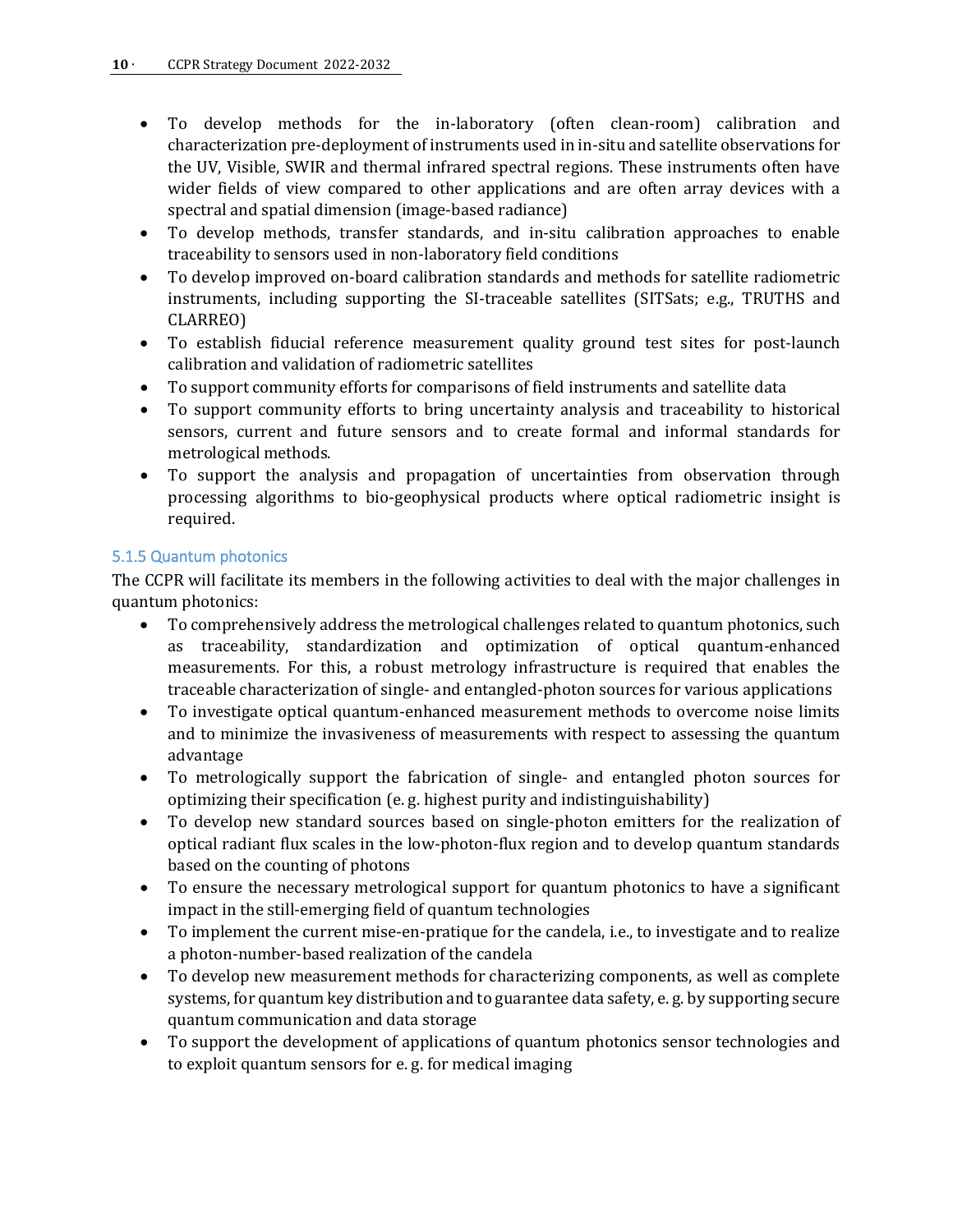#### <span id="page-10-0"></span>**5.2 IMPROVING STAKEHOLDER INVOLVEMENT**

The stakeholders of CCPR are shown in the graphic below. Direct stakeholders are NMIs, RMOs, international organizations with CCPR liaison status (CIE and WMO), and the CIPM/CGPM. Secondary stakeholders are other CCs that CCPR has established liaisons (notably CCT and CCEM on radiation thermometry and THz metrology, respectively), international organisations that are linked to CCPR through CIPM/CGPM agreements (WHO, IMEKO, IEEE), standardization organizations (ISO, IEC). A third level of stakeholders include regulators, instrument manufacturers, calibration and testing laboratories, and the research community. CCPR members traditionally serve a wide range of industries including lighting, space, semiconductor, optical communication, automotive, colour industries which span manufacturers of coloured goods (textiles, paints, plastics) to industries reproducing colour (printing, photography), defence agencies, and in health and safety. More recent industrial areas include appearance, displays, imaging and rendering, photonics, solid-state lighting, bio-medical, quantum-based information and quantum photonics, tera-hertz, environment and climate, space, and photovoltaics.



The challenge for CCPR is to be responsive to our stakeholders and ensure access for traceability to the SI for existing needs while preparing for the future.

Many of the existing fields identified above require broadening the range or increasing the accuracy of our services. Developing and maintaining good relationships with our stakeholders allows us to anticipate these needs and respond. Our links with existing needs come mainly through the calibration and testing laboratories that CCPR members provide services to. Other stakeholders, in particular standardization bodies, such as the CIE and the WMO, also provide strong links to an even wider range of downstream users of SI traceability in photometry and radiometry.

In addition, new services will be required – either for new quantities or in the application of our current capabilities to new fields. Again, our stakeholders can help the CCPR identify these. Research priorities have been outlined by RMOs which set out areas of focus and make funding available for issues raised regionally, and by organisations such as the CIE which identify global trends and priorities in fields that overlap with the interests of CCPR members [\(http://cie.co.at/research](http://cie.co.at/research-strategy)[strategy\)](http://cie.co.at/research-strategy). Continued engagement with all these stakeholders will allow the CCPR in turn to clarify its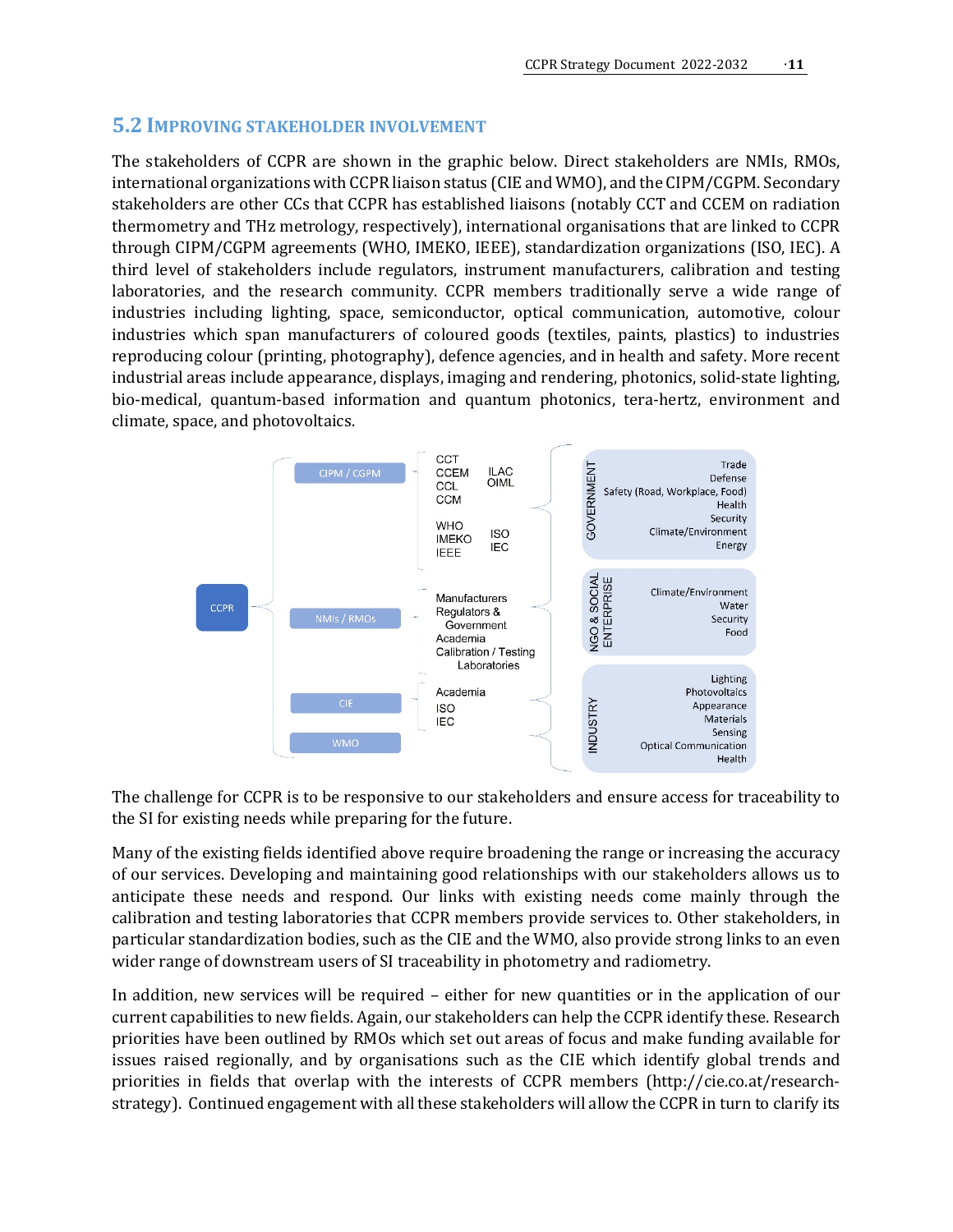priorities and identify areas where its coordination capacity can greatly aid progress. The growth of optical methods across metrology disciplines (e.g., photonic sensors for temperature, humidity, force, distance; refractive index methods for pressure; optical communications for time and frequency; radiation pressure for mass and force) means that relationships with a broader range of Consultative Committees should be developed.

Many of the application areas considered above are highly multidisciplinary and there is a recognition that photometry and radiometry specialists must work in close collaboration with experts from other technical domains and those closer to the applications. Demands for cooperation with other international organisations will be stronger in the near future. This will include the need to work closely with the Earth Observation community through links with the Space Agencies and their international organizations. In the display and lighting industries, improved reliability of science and technology related to human vision and cognition are needed to support better product design and process control. For example, the newest displays for virtual reality will require metrology beyond the current measurement standards of photometry. In the medical/health sector, the development of quantitative diagnostic and therapeutic bio-photonics instrumentation requires metrology experts in optical radiation measurements collaborating in multidisciplinary work with experts in biotechnology and health and life sciences. The CCPR needs to link the experts of science with the experts of industry through joint activities with the relevant global organisations.

The following activities are necessary to support the CCPR's strategy to improve stakeholder relationships:

- Explore opportunities to build relationships with technical organisations and communities with common goals, prioritising those communities associated with the application areas discussed above
- Build links to other Consultative Committees where optical methods of metrology are being developed

# <span id="page-11-0"></span>**5.3 PROMOTING GLOBAL COMPARABILITY**

CCPR maintains and organizes, in cooperation with RMOs, a set of key comparisons in the field of photometry and radiometry to support the CIPM MRA. These key comparisons are essential to underpin the core capabilities of the member institutes in the context of the CIPM MRA. The CCPR intentionally focuses on a smaller set of key comparisons to improve the efficiency and efficacy of the global system of comparisons.

In particular, the CCPR coordinates international Key Comparisons, which benchmark claimed competencies of the NMIs and DIs for standards that are needed to underpin photometry, optical properties of detectors and sources, optical properties of materials and fibre optics. The following photometric, radiometric and spectrophotometric quantities have been identified as key measurands for this purpose: spectral irradiance, spectral responsivity, luminous intensity, luminous flux, spectral diffuse transmittance and spectral regular reflectance. The CCPR supports RMOs to coordinate subsequent key comparisons for NMIs or DIs in their regions to link to these CCPR key comparison reference values.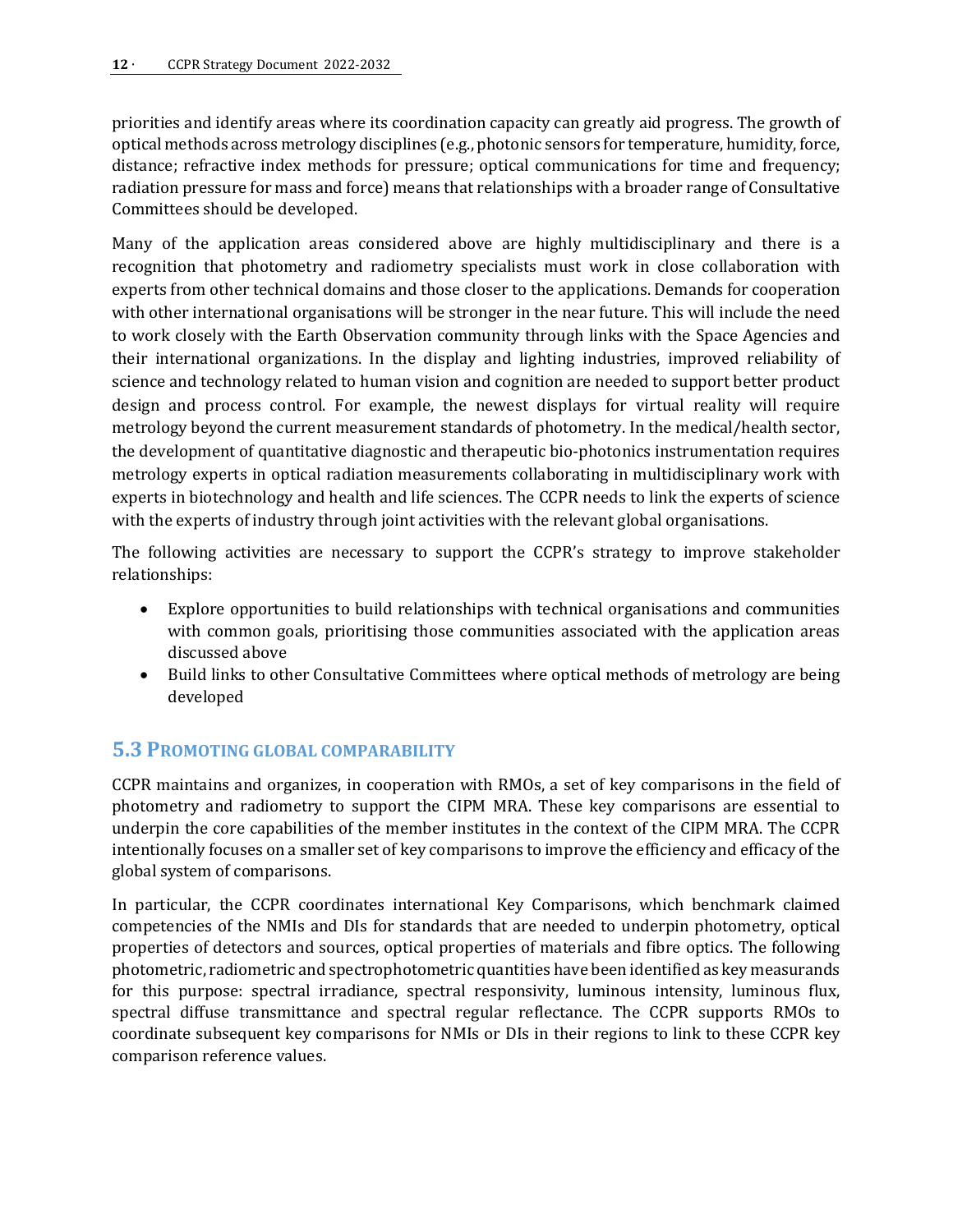For quantities which are not directly supported by the current key comparisons, CCPR monitors supplementary comparisons conducted by RMOs. These have included comparisons of absolute radiometers, of spectral radiance, of spectral radiant flux, of colorimetric quantities and of optical fibre quantities such as attenuation, power meters, etc. CCPR also executes pilot studies to extend or improve the current system of international comparisons to meet future needs of the global comparability in the field of photometry and radiometry.

#### <span id="page-12-0"></span>5.3.1 CCPR Key Comparisons

There are currently ten key comparisons for six key measurands held within the CCPR, considered to be adequate for underpinning the core photometry and radiometry measurement capabilities and associated CMCs (CCPR-K1 to K6, which may be divided in several parts, labelled a, b, etc., to cover the full measurement spectral range). These are, in general, conducted at a high level and cover the areas of radiometry and photometry of sources and detectors and spectrophotometry of materials. Each of the ten comparisons was performed once between 1991 and 2014. A second round of all ten comparisons is currently underway, with several comparisons finished, in process or planned to start soon. An overview of these ten key comparisons is provided in the Annex.

The results of these comparisons support a total of 1532 CMCs (up to 2020) in the fields of photometry, properties of sources and detectors, properties of materials and fibre-optics.

Rules for participation in the  $2<sup>nd</sup>$  round of CCPR KCs were defined in 2009 and are described in detailed in the CCPR-G4 on "Guidelines for preparing CCPR Key Comparisons. In summary, the criteria for acceptance of participants are:

• They are limited to CCPR members with an independent scale realization at the time of the call for participants, who are willing to serve as link laboratories to their RMO and CMC coverage of the quantity over the whole wavelength range; in the case of a new KC, this final condition is not required.

The number of participants is limited to 12 for each KC with a possible grouping and membership of: Group 1 (EURAMET+COOMET) with 6 participants; Group 2 (APMP+AFRIMETS) with 4 participants; and Group 3 (SIM) with 2 participants.

The inclusion of other NMIs is carried out through linked RMO comparisons. If the total number of participants who fulfil the preceding entry conditions is 12 or less, all applicants are accepted.

#### <span id="page-12-1"></span>5.3.2 CCPR Pilot Studies

Advances in technologies can lead to a requirement for new or significantly modified international comparisons. Modifications may be needed due to a change in the availability of comparison artefacts (e.g., the phase out of tungsten-based lamps), and new comparisons may be needed to extend the working range of an existing comparison, or to introduce a new quantity. When a new comparison requirement is raised, CCPR initiates a pilot study to understand the need for the comparison and to verify the practicability of the comparison. The pilot study is assigned to a task group (TG) in the appropriate working group. In 2022, the following pilot studies are active in CCPR:

• Pilot study for spectral regular transmittance in the UV to investigate the extension of the wavelength range of the existing KC CCPR-K6 (TG1 of WG-KC)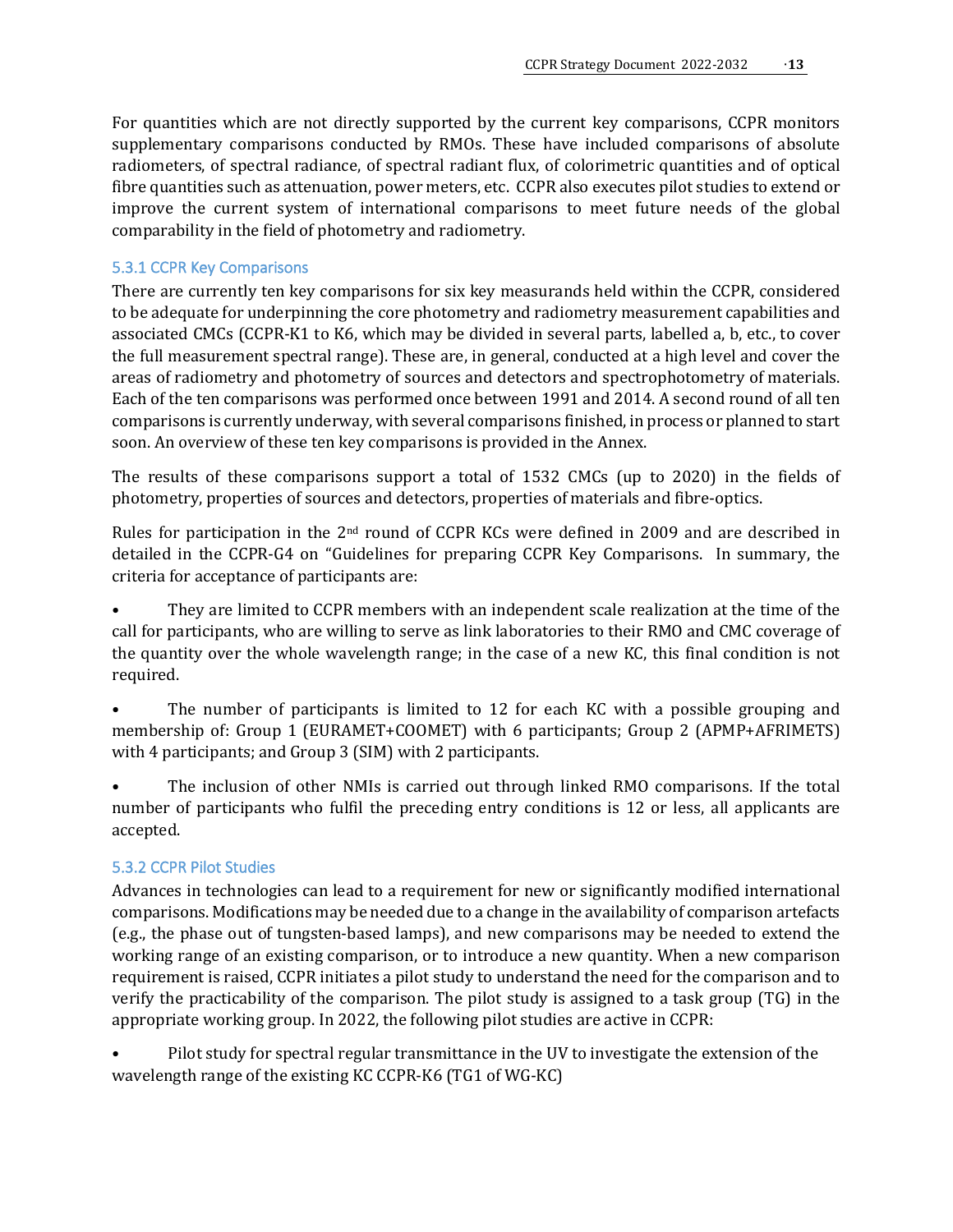• Pilot study for the use of alternative standards for photometric comparisons to investigate LED-based standard lamps for the existing KCs (TG4 of WG-KC)

- Pilot study to investigate a comparison of spectral responsivity in the THz spectral range (TG8 of WG-SP)
- Pilot study to investigate a comparison on detection efficiency of single-photon detectors (TG11 of WG-SP)

• Pilot study to investigate a comparison on optical fibre power responsivity using fibrecoupled cryogenic radiometer (TG13 of WG-SP)

Future needs for Pilot studies are being investigated during the 2022 CCPR survey and at yearly CCPR working group meetings.

#### <span id="page-13-0"></span>5.3.3 RMO Comparisons

These comparisons are used to include the full NMI and DI community in key comparisons; for this the RMO comparison follows the CCPR key comparison. RMO supplementary comparisons cover a wider range of quantities. The RMOs coordinate their comparison plans with both CCPR and other RMOs. This coordination limits the overall number of comparisons, and hence community workload, and also enables supplementary comparisons to involve global participants. Where several RMOs wish to perform similar supplementary comparisons, these can be coordinated as linked comparisons, with additional benefits. This procedure was used very effectively for the RMO comparisons of LED measurement quantities, piloted by APMP that had participants from all interested RMOs. Currently, several spectrophotometric quantities, such as BRDF, transmittance haze and grey scale diffuse reflectance are the subject of cross-RMO comparisons.

# <span id="page-13-1"></span>**5.4 CAPACITY BUILDING AND KNOWLEDGE TRANSFER**

The activities of the CCPR working groups are geared towards the progress of measurement science. This is accomplished by the execution of comparison, pilot studies and formation of task groups to investigate new methods or measurements areas, and workshops, surveys, webinars, and guidance documents focusing on new measurements challenges and knowledge transfer.

Activities that will be undertaken within the period of 2022-2032 are:

- 1. Workshops to explore emerging PR applications and traceable metrological needs
- 2. Surveys to determine best suitable standards for emerging technologies
- 3. Pilot studies on the new selected standards
- 4. Workshops on capacity transfer on new methodologies to all members and observers of the CC
- 5. Establish new CMCs as needed by the CC members
- 6. Workshops and webinars providing knowledge transfer opportunities between Metrology Institutes and to and from stakeholder communities, based on a mid and longer-term plan for stakeholder engagement identified by the committee

During the first quarter of 2022, the CCPR WG-SP TG10 prepared a comprehensive survey to gain better understanding of the metrological needs and priorities of the CCPR members and observers. The results of survey will guide future activities of the CC and lead to advances in measurement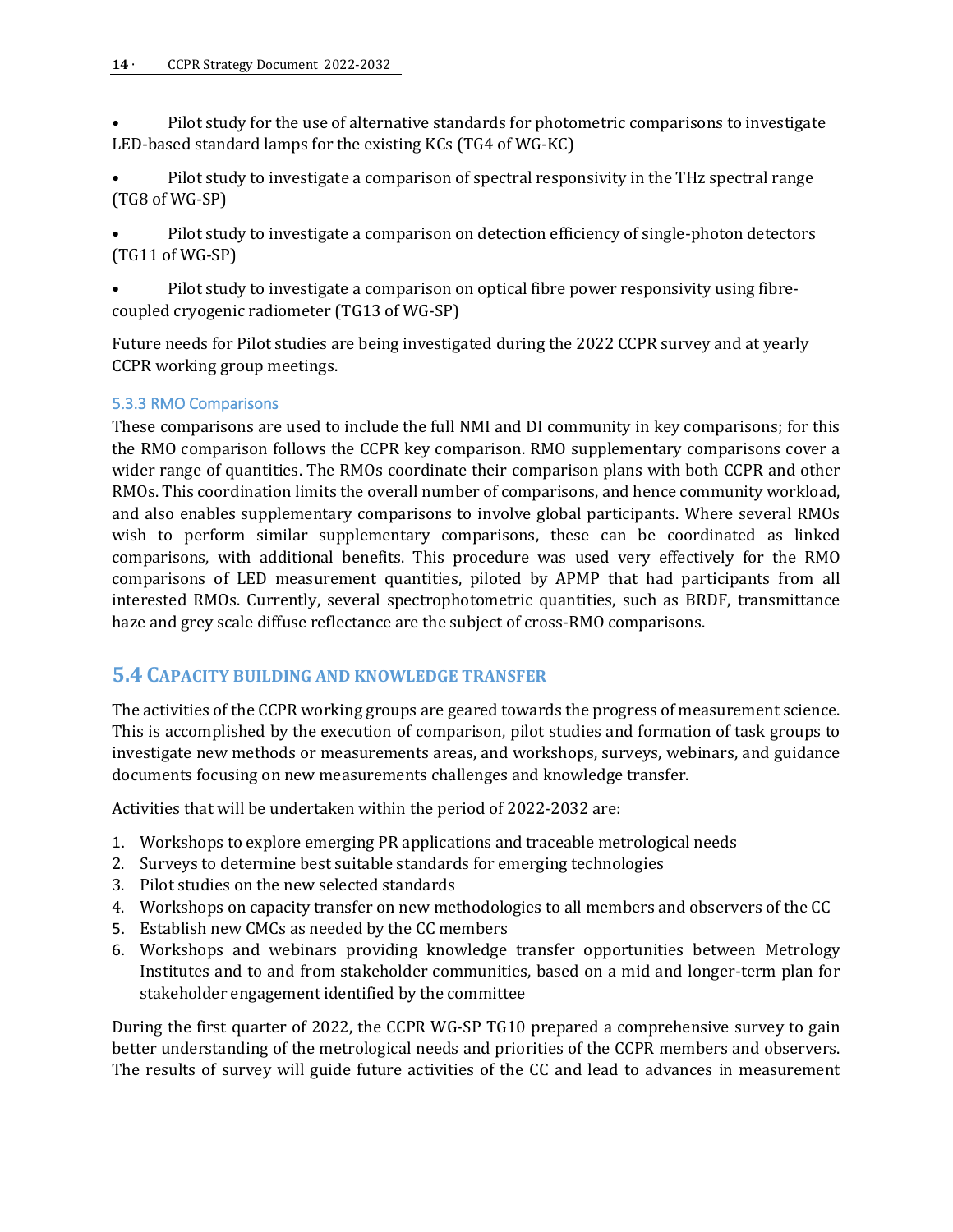science. Once the results of the survey have been analysed, a detailed plan of these activities with a timetable will be added to this document.

Furthermore, CCPR will facilitate knowledge transfer for NMIs as needed in the area of radiometry and photometry with the goal of enabling fully participation in the CIPM MRA by:

- 1. Expanding the use of teleconferencing technologies to support face-to-face meetings, which will increase accessibility to the wider community.
- 2. Coordinating capacity-building and knowledge-transfer activities with the RMOs.
- 3. Expanding training and mentoring support for NMIs piloting comparisons.

#### **5.4.1. Guidance documents on comparisons**

The CCPR has produced several guidelines to advise its members on the preparation and the coordination of comparisons, and on treating and reporting their results (date of publication in parentheses):

- CCPR-G1 Guidelines for membership of WG-KC (2009)
- CCPR-G2 Guidelines for CCPR KC Report Preparation Rev 4\* (2019)
- CCPR-G3 Guidelines for acceptance of CCPR Key Comparisons participants (2009)
- CCPR-G4 Guidelines for preparing CCPR KCs (2013)
- CCPR-G5 Guidelines for CCPR and RMO bilateral KCs (2014)
- CCPR-G6 Guidelines for RMO KCs in PR (2014)
- CCPR-G7 Guidelines for RMO PR Supplementary Comparisons (2018)
- CCPR-G8 Guidelines for the evaluation of CMC claims in light of comparison results (2019)
- CCPR-G9 Rules for review of CMC claims and requirements for supporting evidence (2021)

The CCPR Working Groups have also produced guidance documents to assist in carrying out their respective Terms of Reference, such as WG-CMC's responsibilities to define service categories and supporting evidence for CMCs in PR.

These include:

- Classification of Services in PR
- Supporting Evidence for CMCs in PR
- Code of procedure for CCPR Working Groups and Task Groups, CCPR-CODE
- <span id="page-14-0"></span>• CCPR-WG-SP Membership Criteria, 2012

#### **6. WORK PROGRAMME OF THE BIPM LABORATORIES**

In the early 2000s, the BIPM closed its radiometric and photometric laboratories. The BIPM serves as a coordinating entity for the CCPR comparisons and, where appropriate, can become a representative voice of the NMI community through use of expertise loaned, seconded or acting on its behalf from an NMI with relevant expertise.

The BIPM continues to serve the needs of CCPR by providing Executive Secretary and organizational support for CCPR sessions, working group meetings, as well as Workshops and training.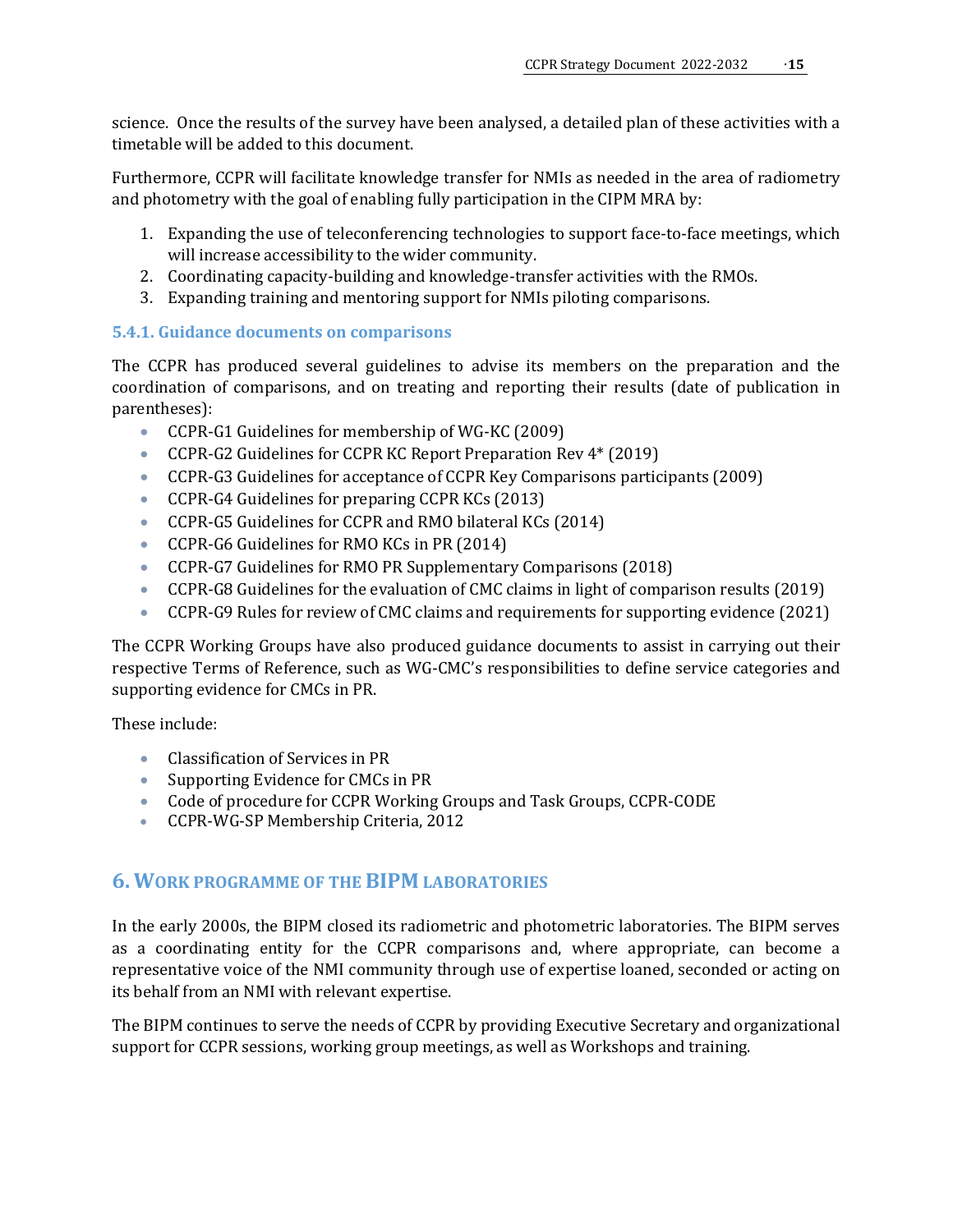# <span id="page-15-0"></span>**7. DOCUMENT REVISION SCHEDULE**

Minor revisions are planned every two years and major revisions are expected every four years.

| <b>Type of revision</b><br><b>Document</b> |                                                         | Date of revision |  |
|--------------------------------------------|---------------------------------------------------------|------------------|--|
| Version                                    | Draft by CCPR WG-SP TG10 sent for comments to CCPR v1.0 | 4/29/2022        |  |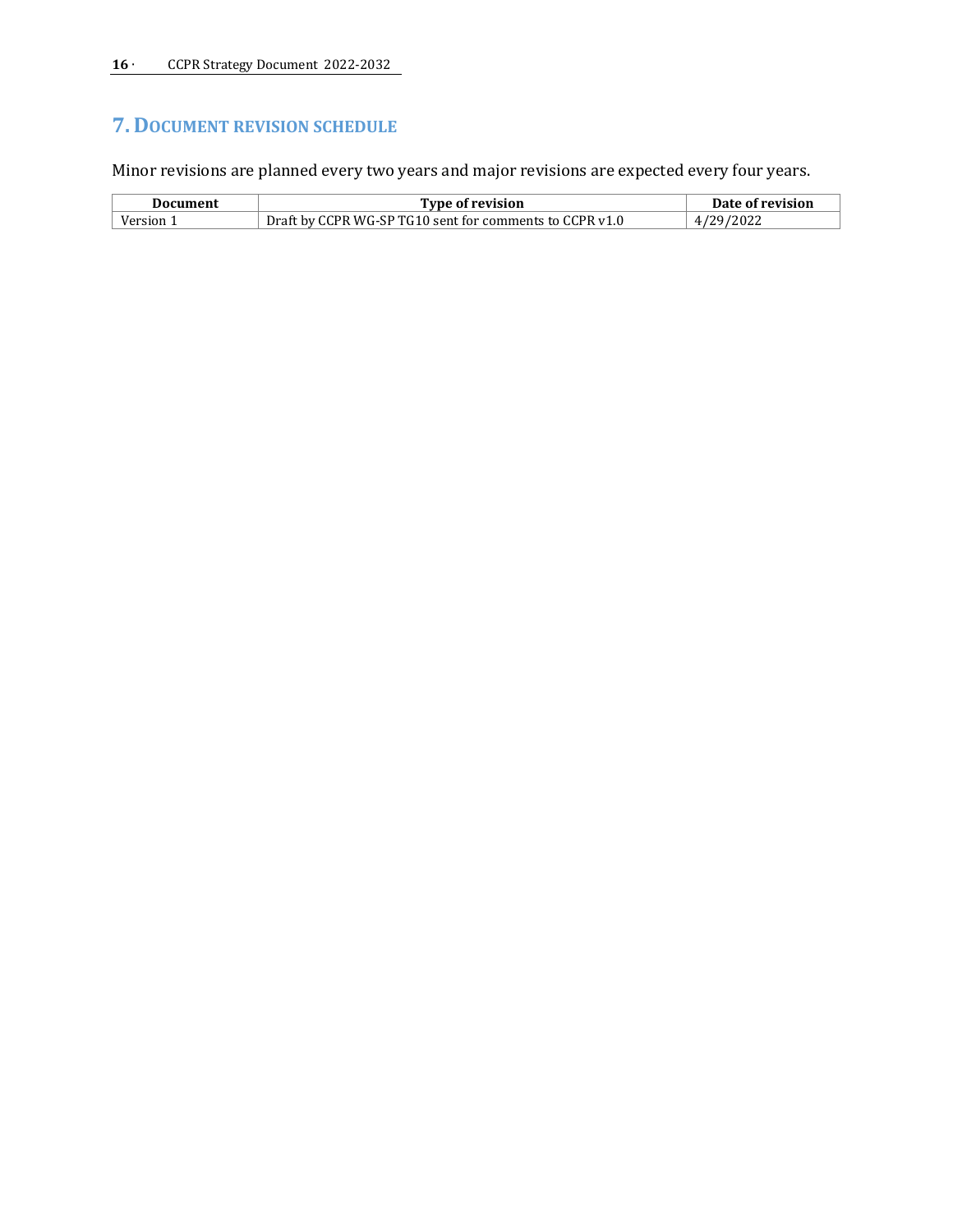# <span id="page-16-1"></span><span id="page-16-0"></span>Annex

# **A.1 GENERAL INFORMATION**

**CC Name**: Consultative Committee for Photometry and Radiometry (CCPR)

**Date established**: 1933 as Consultative Committee for Photometry, 1971 as CCPR

**CC President**: Maria Luisa Rastello, INRIM, since 1st January 2017

**CC Executive Secretary**: Joële Viallon, BIPM, since 1st January 2016

**Number of CC Members**: 23 members, 3 official observers and 2 liaisons

**Periodicity between Meetings and date of last/next Meeting**: 2-3 years in between meetings. The last meeting took place in September 2019.

# <span id="page-16-2"></span>**A.2 WORKING GROUPS (WGS)**

In between 1997 and 2005, the CCPR established three working groups to deal with some of its specific roles as described below:

| <b>WG</b>                                      | Date of<br>creation | <b>Terms of reference</b>                                                                                                                                                                                                                 |  |  |
|------------------------------------------------|---------------------|-------------------------------------------------------------------------------------------------------------------------------------------------------------------------------------------------------------------------------------------|--|--|
| Key<br>Comparisons<br>$(WG-KC)$                | 1997                | • establish and maintain a list of key and other comparisons in the field of photometry<br>and radiometry, which will adequately support CMC claims by NMIs in this field of<br>measurement in the spirit of the global MRA between NMIs; |  |  |
|                                                |                     | • coordinate and schedule key comparisons, to review progress in comparisons and to<br>recommend to the CCPR the inclusion of the results of key comparisons in Appendix B<br>of the MRA database;                                        |  |  |
|                                                |                     | • provide supplementary guidelines and/or interpretations to the guidelines on<br>conducting key comparisons included in the MRA, specifically for the field of<br>photometry and radiometry;                                             |  |  |
|                                                |                     | • recommend general principles for the calculation of key comparison reference<br>values in photometry and radiometry;                                                                                                                    |  |  |
|                                                |                     | provide advice to the WG-CMC on the range of CMCs supported by particular key<br>$\bullet$<br>comparisons;                                                                                                                                |  |  |
|                                                |                     | • monitor and approve RMO key comparisons and provide advice on RMO<br>supplementary comparison activities.                                                                                                                               |  |  |
| Calibration and<br>Measurement<br>Capabilities | 2003                | • coordinate and approve the definition of service categories requested by RMOs and<br>to maintain lists of service categories, and - where necessary - rules for the<br>preparation of CMC entries;                                      |  |  |
| $(WG-CMC)$                                     |                     | • agree on detailed technical review criteria;                                                                                                                                                                                            |  |  |
|                                                |                     | • coordinate and, if necessary, conduct inter-regional reviews of CMCs submitted by<br>RMOs for posting in Appendix C of the MRA;                                                                                                         |  |  |
|                                                |                     | • provide guidance on the range of CMCs supported by particular key and<br>supplementary comparisons;                                                                                                                                     |  |  |
|                                                |                     | • suggest to the WG-KC areas where additional key and supplementary comparisons<br>may be needed;                                                                                                                                         |  |  |
|                                                |                     | • coordinate the review of existing CMCs in the context of new results of key and<br>supplementary comparisons.                                                                                                                           |  |  |
| Strategic                                      | 2005                | • establish and maintain a strategic planning document for the CCPR in line with the                                                                                                                                                      |  |  |
| Planning                                       |                     | CIPM guidance document for CCs;                                                                                                                                                                                                           |  |  |
| $(WG-SP)$                                      |                     | advise the CCPR on the optimal operational structure;                                                                                                                                                                                     |  |  |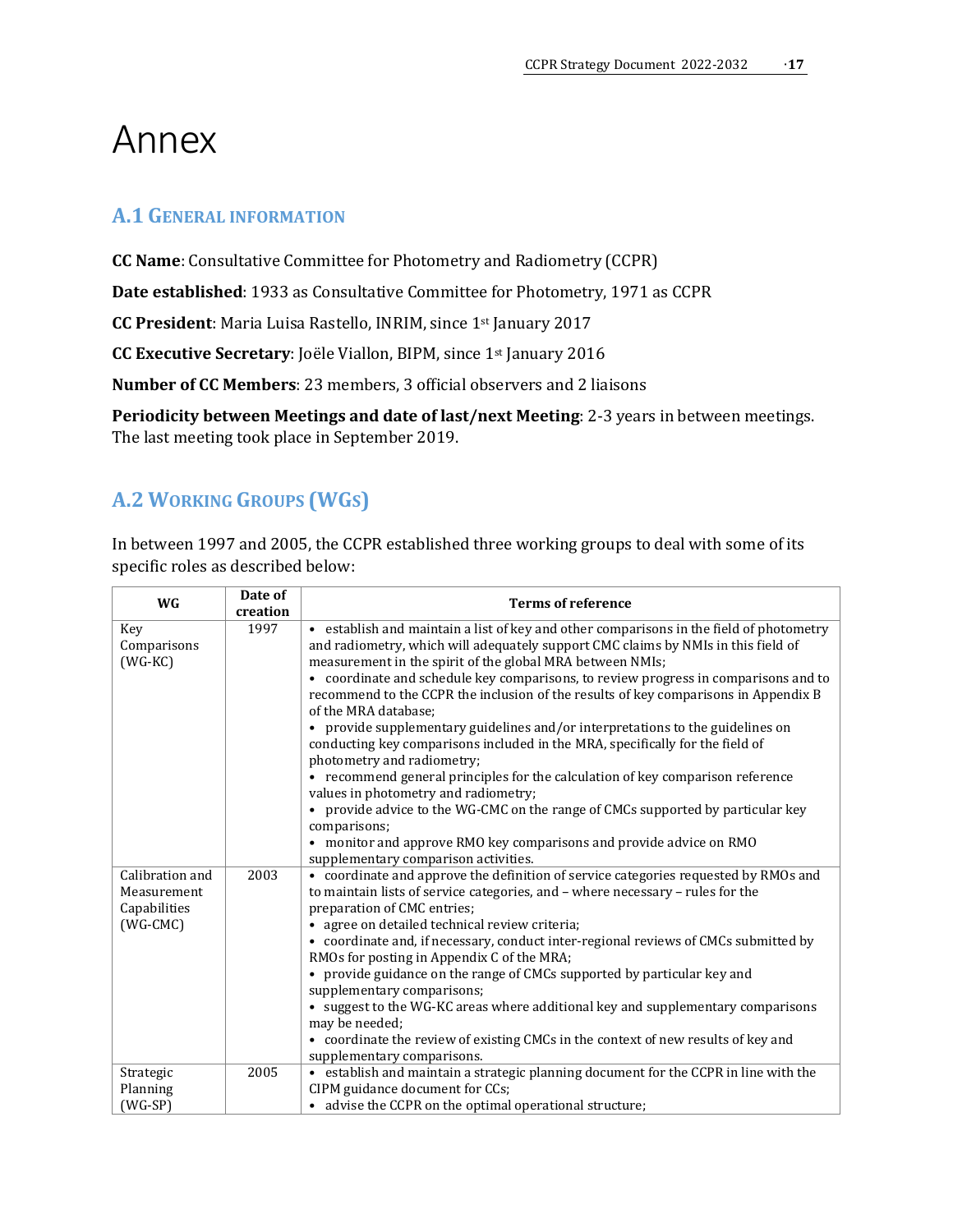| draft and maintain admission criteria for membership of the CCPR and its working |
|----------------------------------------------------------------------------------|
| groups;                                                                          |
| • monitor and respond to developments with respect to the future of the SI;      |
| regularly review and update, as needed, the mise en pratique for the candela.    |

# <span id="page-17-0"></span>**A.3 TASK GROUPS (TGS)**

Within the organisational structure of the three WGs, there are several TGs that are not considered permanent but respond to a specific task or pressing issue. The current list of task groups within each of these working groups can also be found at the BIPM website. Information is also provided at this site on the terms of reference of these TGs and their membership.

| TG                      | <b>Title</b>                                               |  |  |  |
|-------------------------|------------------------------------------------------------|--|--|--|
| CCPR-WG-SP-TG-CIE-JTC-2 | JOINT CCPR/CIE TASK GROUP ON "PRINCIPLES GOVERNING         |  |  |  |
| <b>CLOSED</b>           | PHOTOMETRY"                                                |  |  |  |
| $CCPR-WG-SP-TG4$        | SI.                                                        |  |  |  |
| <b>CLOSED</b>           |                                                            |  |  |  |
| CCPR-WG-SP-TG5          | <b>MISE EN PRATIOUE</b>                                    |  |  |  |
| <b>CLOSED1</b>          |                                                            |  |  |  |
| CCPR-WG-SP-TG6          | DISCUSSION FORUM ON FIBRE OPTICS                           |  |  |  |
| CCPR-WG-SP-TG7          | DISCUSSION FORUM ON FEW-PHOTON METROLOGY                   |  |  |  |
| CCPR-WG-SP-TG8          | DISCUSSION FORUM ON THZ METROLOGY                          |  |  |  |
| CCPR-WG-SP-TG9          | OTDR LENGTH COMPARISON                                     |  |  |  |
| CCPR-WG-SP-TG10         | <b>CCPR STRATEGY DOCUMENT</b>                              |  |  |  |
| CCPR-WG-SP-TG11         | SINGLE-PHOTON RADIOMETRY                                   |  |  |  |
| CCPR-WG-SP-TG12         | DISCUSSION FORUM ON THE USE OF WHITE LED SOURCES FOR       |  |  |  |
|                         | <b>PHOTOMETRY</b>                                          |  |  |  |
| CCPR-WG-SP-TG13         | OPTICAL FIBER POWER RESPONSIVITY                           |  |  |  |
| CCPR-WG-SP-TG14         | RADIOMETRY TO SUPPORT GRAVITATIONAL WAVE DETECTION         |  |  |  |
| CCPR-WG-KC-TG1          | PILOT COMPARISON FOR SPECTRAL REGULAR TRANSMITTANCE IN THE |  |  |  |
|                         | <b>UV</b>                                                  |  |  |  |
| CCPR-WG-KC-TG2          | <b>RMO LINKAGE</b>                                         |  |  |  |
| CCPR-WG-KC-TG3          | <b>COMPARISON ANALYSIS</b>                                 |  |  |  |
| CCPR-WG-KC-TG4          | PILOT STUDY FOR THE USE OF ALTERNATIVE STANDARDS FOR       |  |  |  |
|                         | PHOTOMETRIC COMPARISONS                                    |  |  |  |
| CCPR-WG-CMC-TG1         | USE OF COMPARISON RESULTS IN ASSESSMENT OF CMC CLAIMS      |  |  |  |
| CCPR-WG-CMC-TG2         | UPDATE EXCEL PR CMC SUPPORTING EVIDENCE FILE               |  |  |  |
| CCPR-WG-CMC-TG3         | CLARIFY AND HARMONIZE THE CMC REVIEW PROCESS               |  |  |  |
| CCPR-WG-CMC-TG4         | RECOMMENDING A CMC STRUCTURE FOR FIBRE OPTICS              |  |  |  |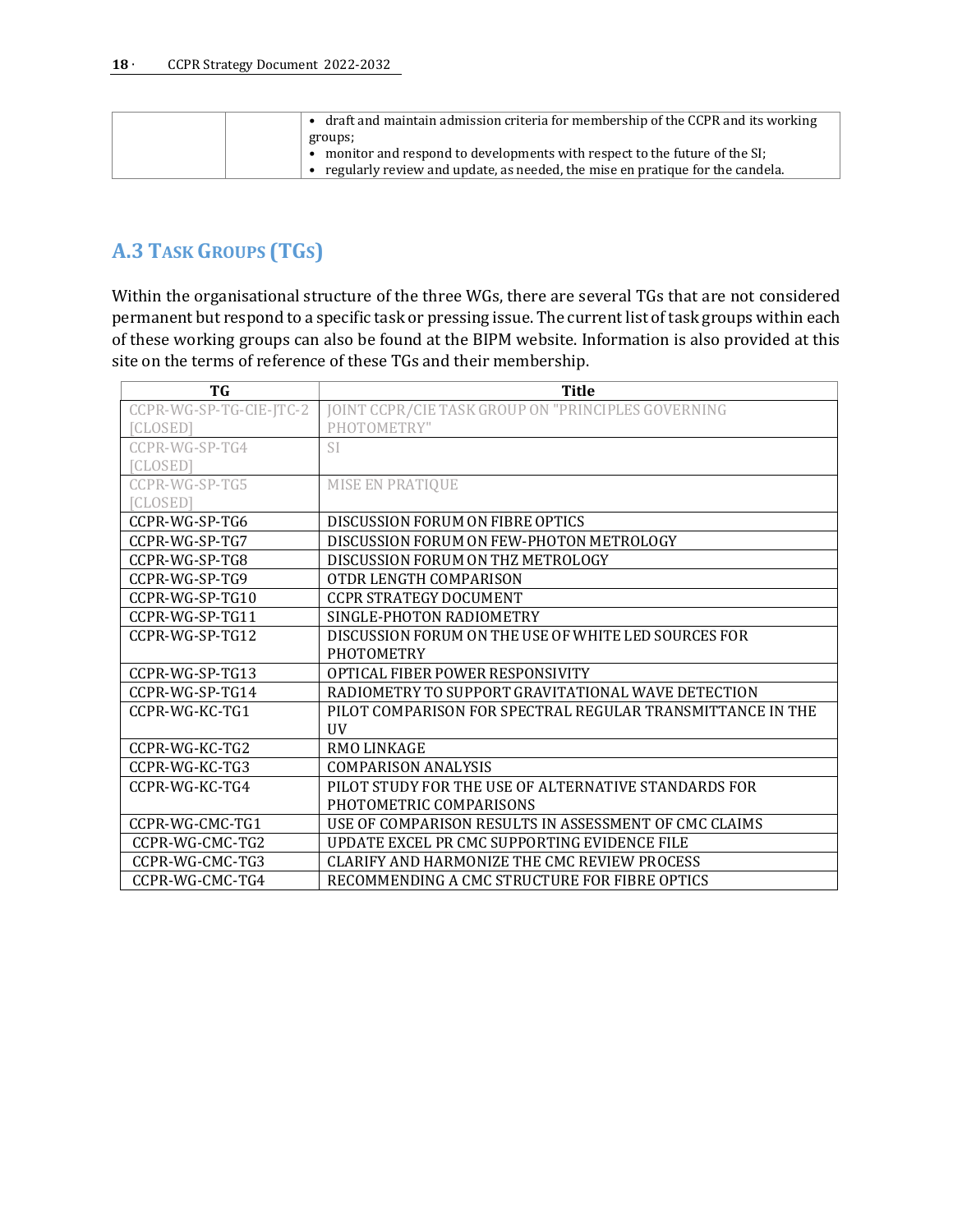#### <span id="page-18-0"></span>**A.4 CCPR TERMSOF REFERENCE**

The CCPR has the following responsibilities:

• To provide advice to CIPM on all matters concerned with photometry and radiometry;

• To establish global compatibility of related photometric and radiometric measurements through promoting traceability to the SI photometric unit, the candela, and associated derived units for photometric and radiometric quantities;

• To contribute to the establishment of a globally recognized system of national measurement standards for photometry and radiometry and development of absolute radiometry methods and facilities;

• To contribute to the implementation and maintenance of the CIPM MRA in the field of photometry and radiometry;

• To review and advise the CIPM on the uncertainties of the photometry and radiometry calibration and measurement capabilities as published on the BIPM website;

• To act as a forum for the exchange of information about the photometry and radiometry activities of the CCPR members and observers;

• To create opportunities for collaboration in the field of photometry and radiometry.

#### <span id="page-18-1"></span>**A.5 LIST OF KEY AND SUPPLEMENTARY COMPARISONS AND PILOT STUDIES**

An overview of the ten key comparisons conducted at the CCPR level is provided in the table below, classified by Key Measurand first, then by division if appropriate (such as wavelength range), and by date, noting that the dates and status are subject to changes. The most up-to-date version is available on the BIPM website.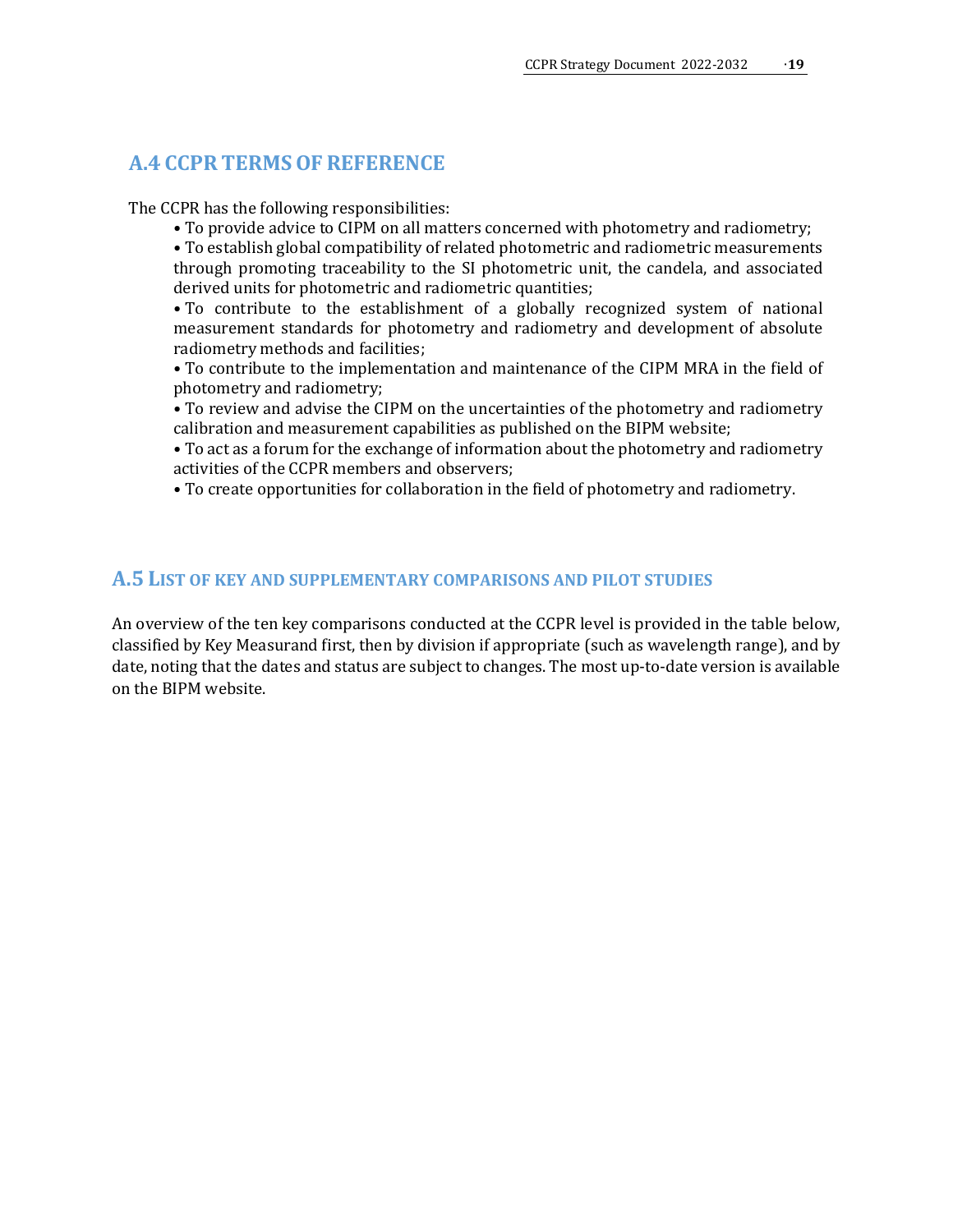| <b>Key</b><br><b>Measurand</b>             | Comparison     | <b>Description / Wavelength range</b>                                  | Pilot<br>(Coordinating)<br>Laboratory | <b>Start date</b> | <b>Status</b>                          |
|--------------------------------------------|----------------|------------------------------------------------------------------------|---------------------------------------|-------------------|----------------------------------------|
| Spectral<br>irradiance                     | CCPR-K1.a      | Wavelength from 250 nm to 2500 nm<br>Wavelength from 250 nm to 2500 nm | <b>NPL</b>                            | 2002              | Approved for<br>equivalence            |
|                                            | CCPR-K1.a.2017 |                                                                        | <b>VNIIOFI</b>                        | 2017              | Report in<br>progress, draft A         |
|                                            | CCPR-K1.b      | Wavelength from 200 nm to 350 nm<br>$(16 \text{ values})$              | <b>PTB</b>                            | 2004              | Approved for<br>equivalence            |
|                                            | CCPR-K1.b.2022 |                                                                        | <b>NIST</b>                           | 2022              | Protocol in<br>preparation             |
| Spectral<br>responsivity                   | CCPR-K2.a      | Wavelength from 900 nm to 1600 nm                                      | <b>NIST</b>                           | 2001              | Approved for<br>equivalence            |
|                                            | CCPR-K2.a.2016 |                                                                        | <b>NPL</b>                            | 2017              | Measurements<br>completed              |
|                                            | CCPR-K2.b      | Wavelength from 300 nm to 1000 nm                                      | <b>BIPM</b>                           | 2001              | Approved for<br>equivalence            |
|                                            | CCPR-K2.b.2017 |                                                                        | <b>KRISS</b>                          | 2017              | Report in<br>progress, pre-<br>draft A |
|                                            | CCPR-K2.c      | Wavelength from 200 nm to 400 nm                                       | <b>PTB</b>                            | 2007              | Approved for<br>equivalence            |
|                                            | CCPR-K2.c.2022 | Wavelength from 200 nm to 400 nm                                       | <b>PTB</b>                            | 2023              | Planned                                |
|                                            | CCPR-K2.d.2023 | Wavelength from 10 nm to 200 nm                                        | <b>PTB</b>                            | 2023              | Call for<br>participants               |
| Luminous<br>intensity<br>&<br>Responsivity | CCPR-K3.a      | Luminous intensity                                                     | <b>PTB</b>                            | 1998              | Approved for<br>equivalence            |
|                                            | CCPR-K3.b      | Luminous responsivity                                                  | <b>BIPM</b>                           | 1997              | Approved for<br>equivalence            |
|                                            | CCPR-K3.2014   | $(2nd$ round for K3.a and K3.b)                                        | <b>NRC</b>                            | 2014              | Report in<br>progress, draft B         |
| Luminous flux                              | CCPR-K4        |                                                                        | <b>PTB</b>                            | 1998              | Approved for<br>equivalence            |
|                                            | CCPR-K4.2017   |                                                                        | <b>NMIJ AIST</b>                      | 2018              | Measurements in<br>progress            |
| Spectral<br>diffuse<br>reflectance         | CCPR-K5        | Wavelength from 360 nm to 830 nm                                       | <b>NIST</b>                           | 2003              | Approved for<br>equivalence            |
|                                            | CCPR-K5.2019   |                                                                        | MIKES-Aalto                           | 2021              | Protocol<br>completed                  |
| Spectral<br>regular<br>transmittance       | CCPR-K6        | Wavelength from 380 nm to 1000 nm                                      | LNE-LCM/Cnam                          | 2001              | Approved for<br>equivalence            |
|                                            | CCPR-K6.2010   |                                                                        | <b>MSL</b>                            | 2014              | Approved for<br>equivalence            |

# <span id="page-19-0"></span>**A.6 PAST WORKSHOPS**

In order to effectively carry out the key objectives of the CCPR Task Groups, several TG Chairs have organized Workshops in conjunction with the annual CCPR Working Group meetings or Conference Sessions at relevant specialized scientific conferences. The following is a listing of these activities over the past 8 years, the number of participants and the main outcome(s):

2015 – WG-KC TG3: Workshop on Comparison Analysis. Number of participants: 25. Outcomes: This information will be used by WG-KC to write a guidance document on which model should be the default for analysing KC data.